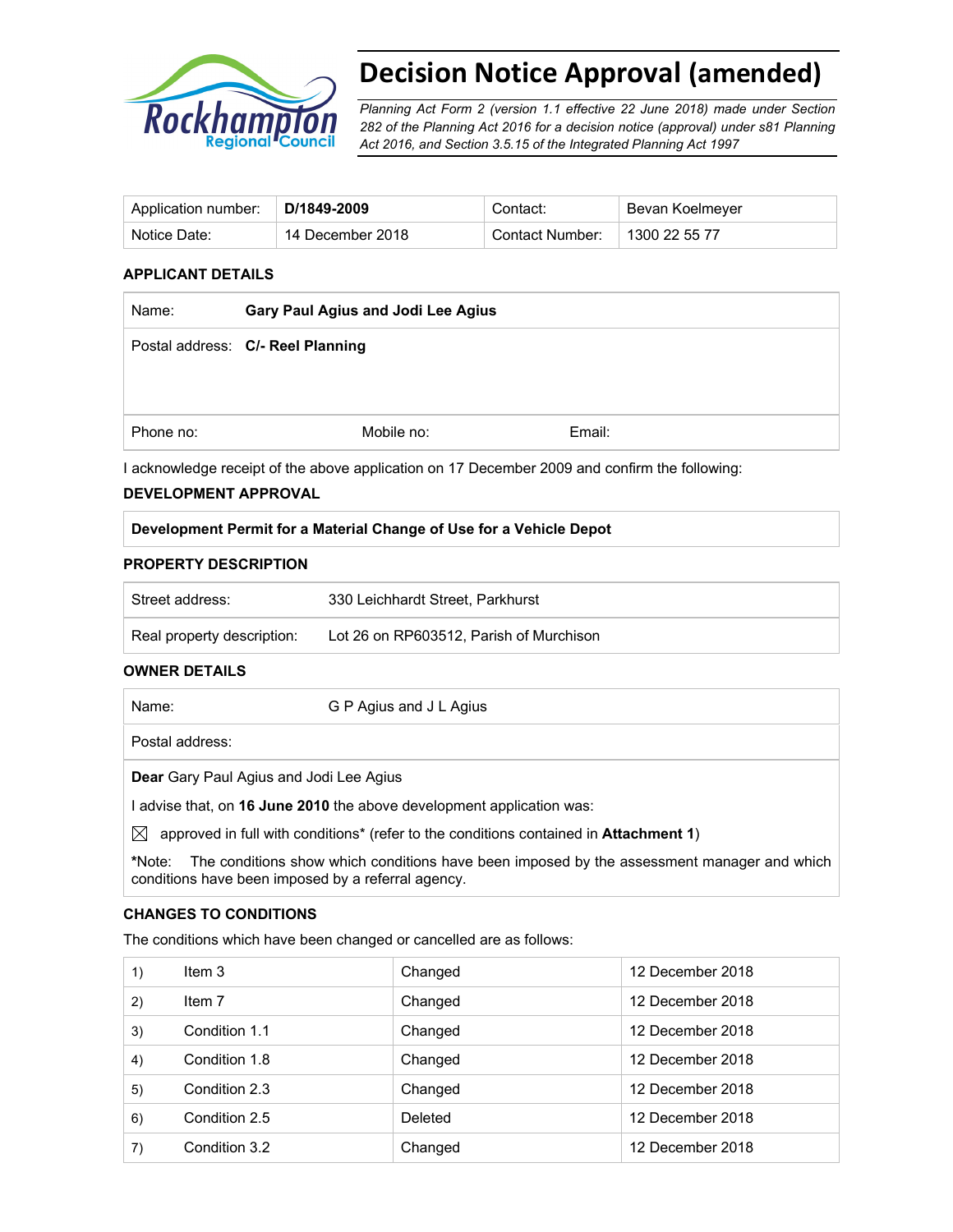| 8)   | Condition 4.3  | Deleted    | 12 December 2018 |
|------|----------------|------------|------------------|
| 9)   | Condition 5.1  | Deleted    | 12 December 2018 |
| 10)  | Condition 5.2  | Deleted    | 12 December 2018 |
| 11)  | Condition 5.3  | Changed    | 12 December 2018 |
| 12)  | Condition 7.6  | Deleted    | 12 December 2018 |
| 13)  | Condition 7.7  | Changed    | 12 December 2018 |
| (14) | Condition 14.2 | <b>New</b> | 12 December 2018 |

## **1. DETAILS OF THE APPROVAL**

|                                                                                                                                                                                                                                    | <b>Development</b><br><b>Permit</b> | <b>Preliminary</b><br>Approval |
|------------------------------------------------------------------------------------------------------------------------------------------------------------------------------------------------------------------------------------|-------------------------------------|--------------------------------|
| Development assessable under the planning scheme, superseded<br>planning scheme, a temporary local planning instrument, a master<br>plan or a preliminary approval which includes a variation approval<br>- Material Change of use | IX                                  |                                |

## **2. CONDITIONS**

This approval is subject to the conditions in Attachment 1.

## **3. FURTHER DEVELOPMENT PERMITS REQUIRED**

Please be advised that the following development permits are required to be obtained before the development can be carried out:

| Type of development permit required     | Subject of the required development permit |
|-----------------------------------------|--------------------------------------------|
| <b>Operational Works</b>                | Road Works                                 |
|                                         | <b>Access and Parking</b>                  |
|                                         | <b>Stormwater Works</b>                    |
|                                         | Site Works                                 |
|                                         | Landscaping                                |
| Plumbing and Drainage Works             |                                            |
| <b>Building Works</b>                   |                                            |
| <b>SUPERSEDED PLANNING SCHEME</b><br>4. | NO.                                        |
| <b>REFERRAL AGENCIES</b><br>5.          | <b>NIL</b>                                 |
| 6.<br><b>SUBMISSIONS</b>                | N/A                                        |

**7. THE APPROVED PLANS** 

**The approved development must be completed and maintained generally in accordance with the approved drawings and documents:** 

| <b>Plan/Document Name</b> | Plan Number      | Dated           |
|---------------------------|------------------|-----------------|
| Site Plan                 | 090214-01, Rev G | 30 October 2018 |
| Landscaping Plan          | 090214-02, Rev F | 30 October 2018 |
| Floor Plan                | 090214-03, Rev E | 29 October 2018 |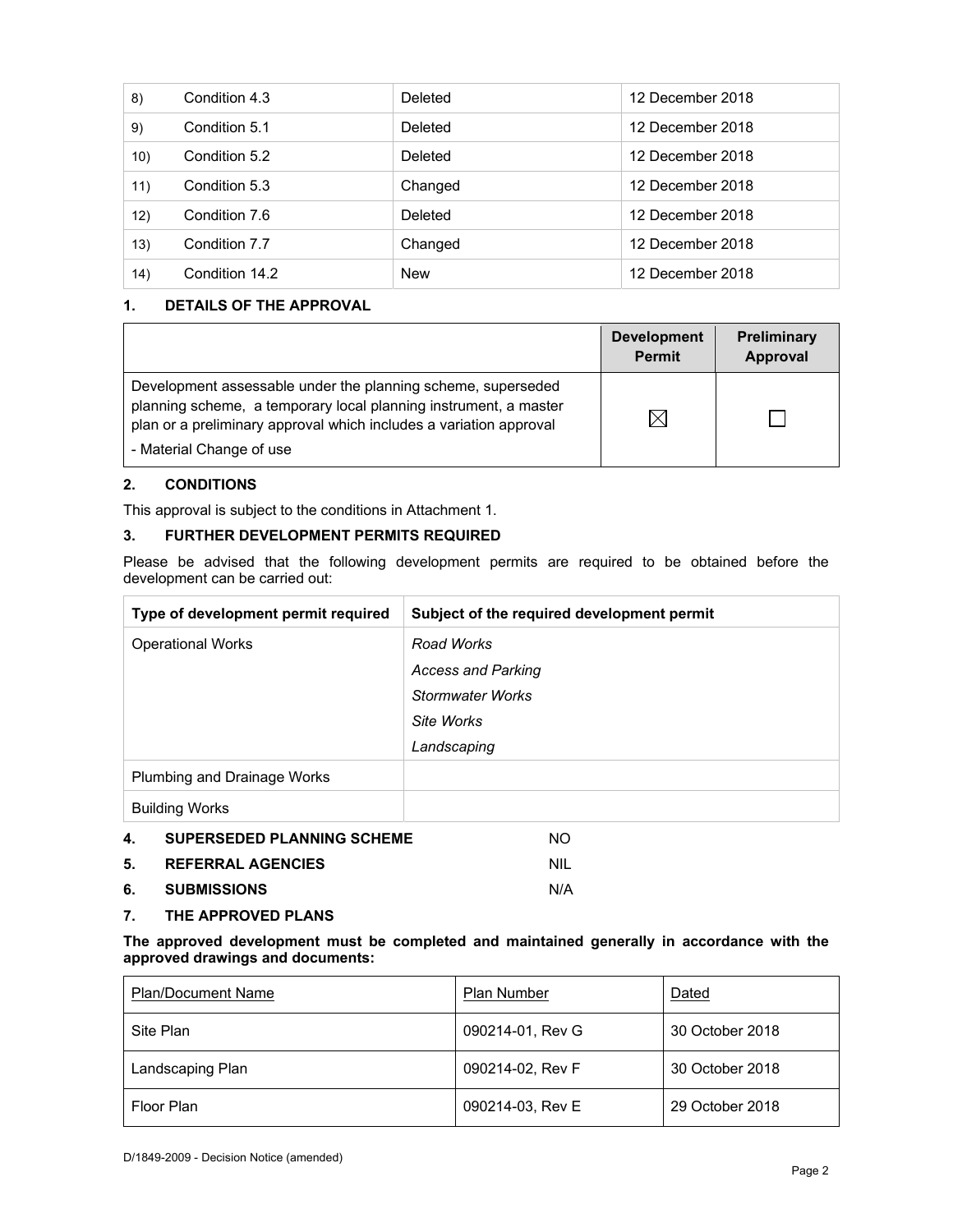| <b>Plan/Document Name</b>                | Plan Number       | Dated            |
|------------------------------------------|-------------------|------------------|
| Elevations                               | 090214-04, Rev B  | 29 October 2018  |
| Office Floor Plans                       | 090214-05, Rev F  | 30 October 2018  |
| Office Elevations and Floor Framing Plan | 090214-06, Rev C  | 30 October 2018  |
| Site Plan (Schematic Drainage Layout)    | 090214-01, Rev 03 | 12 December 2018 |

## **8. CURRENCY PERIOD FOR THE APPROVAL (s.85 of the Planning Act)**

The standard relevant periods stated in section 85 of *Planning Act 2016* apply to each aspect of development in this approval, if not stated in the conditions of approval attached.

## **9. STATEMENT OF REASONS**

| Description of the<br>development | The proposed development is for a Minor Change to Development Permit D/1849-<br>2009 for a Material Change of Use for a Vehicle Depot                                                                                                                                                                                                                               |  |  |
|-----------------------------------|---------------------------------------------------------------------------------------------------------------------------------------------------------------------------------------------------------------------------------------------------------------------------------------------------------------------------------------------------------------------|--|--|
| <b>Reasons for Decision</b>       | Assessment of the development against the relevant zone purpose, planning<br>1.<br>scheme codes and planning scheme policies demonstrates that the<br>proposed development will not cause significant adverse impacts on the<br>surrounding natural environment, built environment and infrastructure,<br>community facilities, or local character and amenity; and |  |  |
|                                   | The proposed development does not compromise the relevant State<br>2.<br>Planning Policy.                                                                                                                                                                                                                                                                           |  |  |
| Assessment<br><b>Benchmarks</b>   | The proposed development was assessed against the following assessment<br>benchmarks:                                                                                                                                                                                                                                                                               |  |  |
|                                   | Low impact industry zone code;                                                                                                                                                                                                                                                                                                                                      |  |  |
|                                   | Access, parking and transport code;                                                                                                                                                                                                                                                                                                                                 |  |  |
|                                   | Landscape code;                                                                                                                                                                                                                                                                                                                                                     |  |  |
|                                   | Stormwater management code;                                                                                                                                                                                                                                                                                                                                         |  |  |
|                                   | Waste management code;<br>٠                                                                                                                                                                                                                                                                                                                                         |  |  |
|                                   | Water and sewer code; and<br>٠                                                                                                                                                                                                                                                                                                                                      |  |  |
|                                   | Flood hazard overlay code.<br>٠                                                                                                                                                                                                                                                                                                                                     |  |  |
| <b>Matters prescribed</b>         | The State Planning Policy - Part E;<br>a)                                                                                                                                                                                                                                                                                                                           |  |  |
| by regulation                     | b)<br>The Central Queensland Regional Plan;                                                                                                                                                                                                                                                                                                                         |  |  |
|                                   | The Rockhampton City Plan 2005;<br>c)                                                                                                                                                                                                                                                                                                                               |  |  |
|                                   | The Rockhampton Region Planning Scheme 2015; and<br>d)                                                                                                                                                                                                                                                                                                              |  |  |
|                                   | The common material, being the material submitted with the application.<br>e)                                                                                                                                                                                                                                                                                       |  |  |

#### **10. RIGHTS OF APPEAL**

The rights of an applicant to appeal to a tribunal or the Planning and Environment Court against a decision about a development application are set out in chapter 6, part 1 of the *Planning Act 2016*. For particular applications, there may also be a right to make an application for a declaration by a tribunal (see chapter 6, part 2 of the *Planning Act 2016).*

#### *Appeal by an applicant*

An applicant for a development application may appeal to the Planning and Environment Court against the following: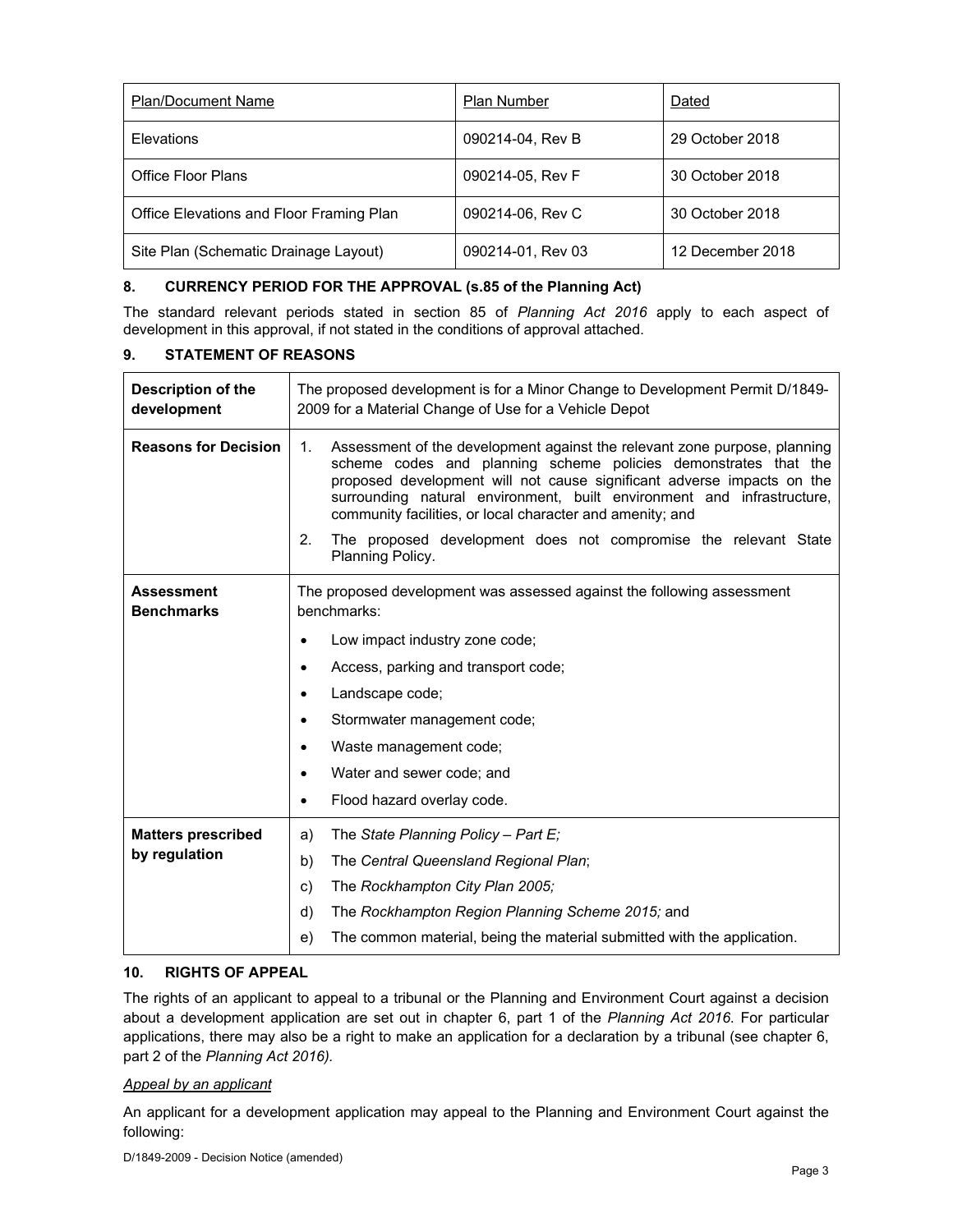- the refusal of all or part of the development application
- a provision of the development approval
- the decision to give a preliminary approval when a development permit was applied for
- a deemed refusal of the development application.

An applicant may also have a right to appeal to the Development tribunal. For more information, see schedule 1 of the *Planning Act 2016*.

The timeframes for starting an appeal in the Planning and Environment Court are set out in section 229 of the *Planning Act 2016*.

**Attachment 2** is an extract from the *Planning Act 2016* that sets down the applicant's appeal rights and the appeal rights of a submitter.

#### **11. WHEN THE DEVELOPMENT APPROVAL TAKES EFFECT**

This development approval takes effect:

From the time the decision notice is given – if there is no submitter and the applicant does not appeal the decision to the court.

Or

- When the submitter's appeal period ends – if there is a submitter and the applicant does not appeal the decision to the court.

Or

Subject to the decision of the court, when the appeal is finally decided  $-$  if an appeal is made to the court.

#### **12. ORIGINAL DECISION ASSESSMENT MANAGER**

| Name:                    | <b>Cecil Barnard</b><br><b>OPERATIONS MANAGER - DEVELOPMENT AND</b><br><b>ASSESSMENT</b> | Date: | 16 June 2010 |  |
|--------------------------|------------------------------------------------------------------------------------------|-------|--------------|--|
| $\overline{\phantom{a}}$ |                                                                                          |       |              |  |

#### **13. ASSESSMENT MANAGER**

| Tarnya Fitzgibbon<br>Name:<br>Date: 14 December 2018<br>Signature:<br><b>COORDINATOR</b><br><b>DEVELOPMENT ASSESSMENT</b> |  |
|---------------------------------------------------------------------------------------------------------------------------|--|
|---------------------------------------------------------------------------------------------------------------------------|--|

#### **Attachment 1 – Conditions of the approval**

*Part 1* **–** *Conditions imposed by the assessment manager [Note: where a condition is imposed about infrastructure under Chapter 4 of the Planning Act 2016, the relevant provision of the Act under which this condition was imposed must be specified.]*

#### **Attachment 2—Extract on appeal rights**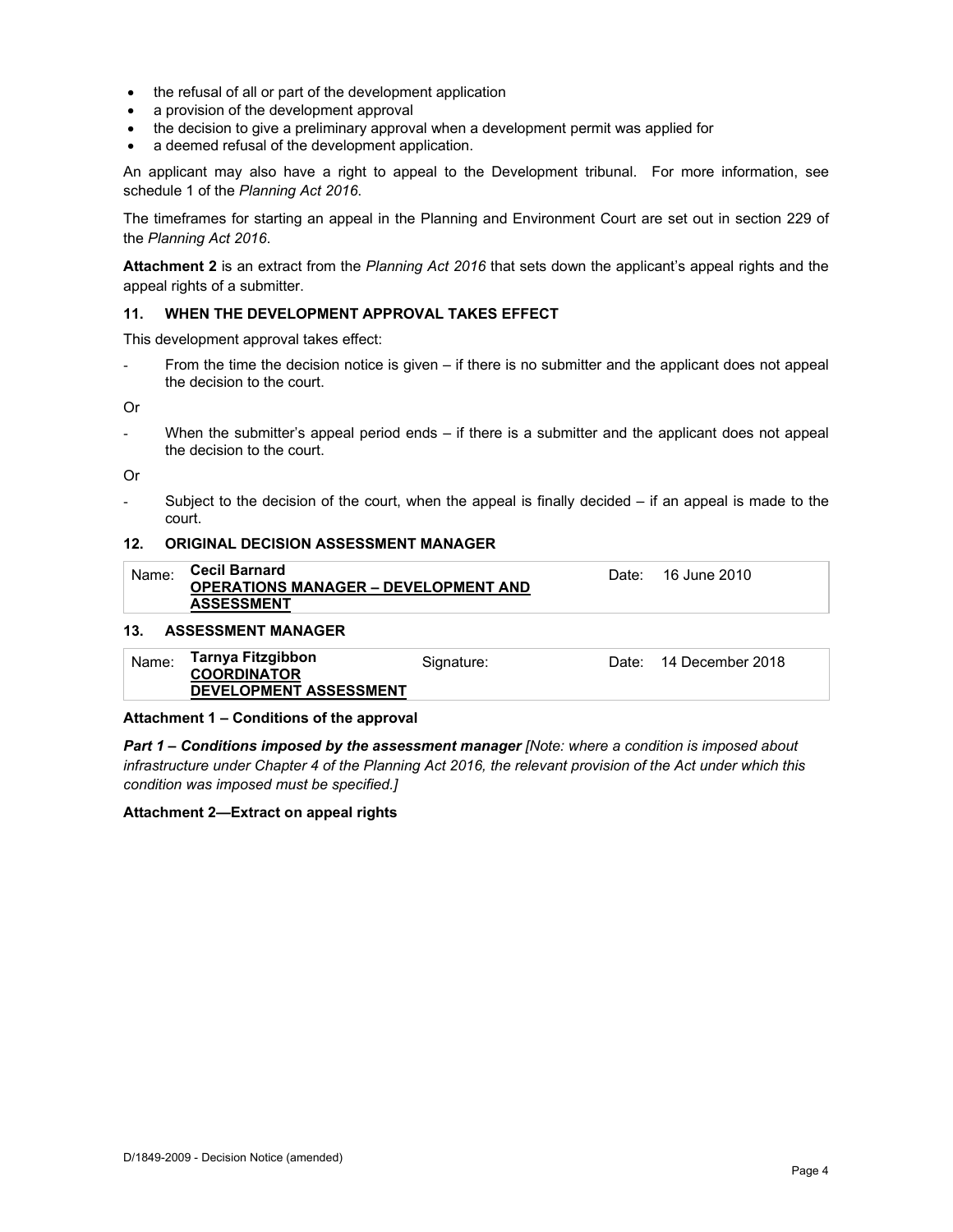

## **Attachment 1 – Part 1**

## **Rockhampton Regional Council Conditions**

*PLANNING ACT 2016*

## 1.0 ADMINISTRATION

1.1 The approved use and development must be completed and maintained generally in accordance with the approved drawings and documents, except where amended by the conditions of this permit:

| <b>Plan/Document Name</b>                | <b>Plan Number</b> | Dated            |
|------------------------------------------|--------------------|------------------|
| Site Plan                                | 090214-01 Rev G    | 30 October 2018  |
| Landscaping Plan                         | 090214-02 Rev F    | 30 October 2018  |
| Floor Plan                               | 090214-03 Rev E    | 29 October 2018  |
| Elevations                               | 090214-04 Rev B    | 29 October 2018  |
| <b>Office Floor Plans</b>                | 090214-05 Rev F    | 30 October 2018  |
| Office Elevations and Floor Framing Plan | 090214-06, Rev C   | 30 October 2018  |
| Site Plan (Schematic Drainage Layout)    | 090214-01, Rev 03  | 12 December 2018 |

- 1.2 Where there is any conflict between conditions of this decision notice and details shown on the approved plans, the conditions of approval must prevail.
- 1.3 Where these Conditions refer to "Council" in relation to requiring Council to approve or to be satisfied as to any matter, or conferring on the Council a function, power or discretion, that role of the Council may be fulfilled in whole or in part by a delegate appointed for that purpose by the Council.
- 1.4 Any reference in these conditions to a 'registered professional engineer' means a person registered as a registered professional engineer under the Professional Engineers Act 2002.
- 1.5 Any reference in these conditions to publications must be considered as the publication current as at the date of this approval, unless noted otherwise.
- 1.6 The Developer is responsible for ensuring compliance with this Approval and the Conditions of the Approval by an employee, agent, contractor or invitee of the Developer.
- 1.7 All conditions, works, or requirements of this approval must be undertaken and completed to the satisfaction of Council.
- 1.8 The following further development permits are required prior to the commencement of any works on the site:
	- 1.8.1 Operational Works:
		- (i) Road Works;
		- (ii) Access and Parking;
		- (iii) Stormwater Works;
		- (iv) Site Works; and
		- (v) Landscaping.
	- 1.8.2 Plumbing and Drainage Works; and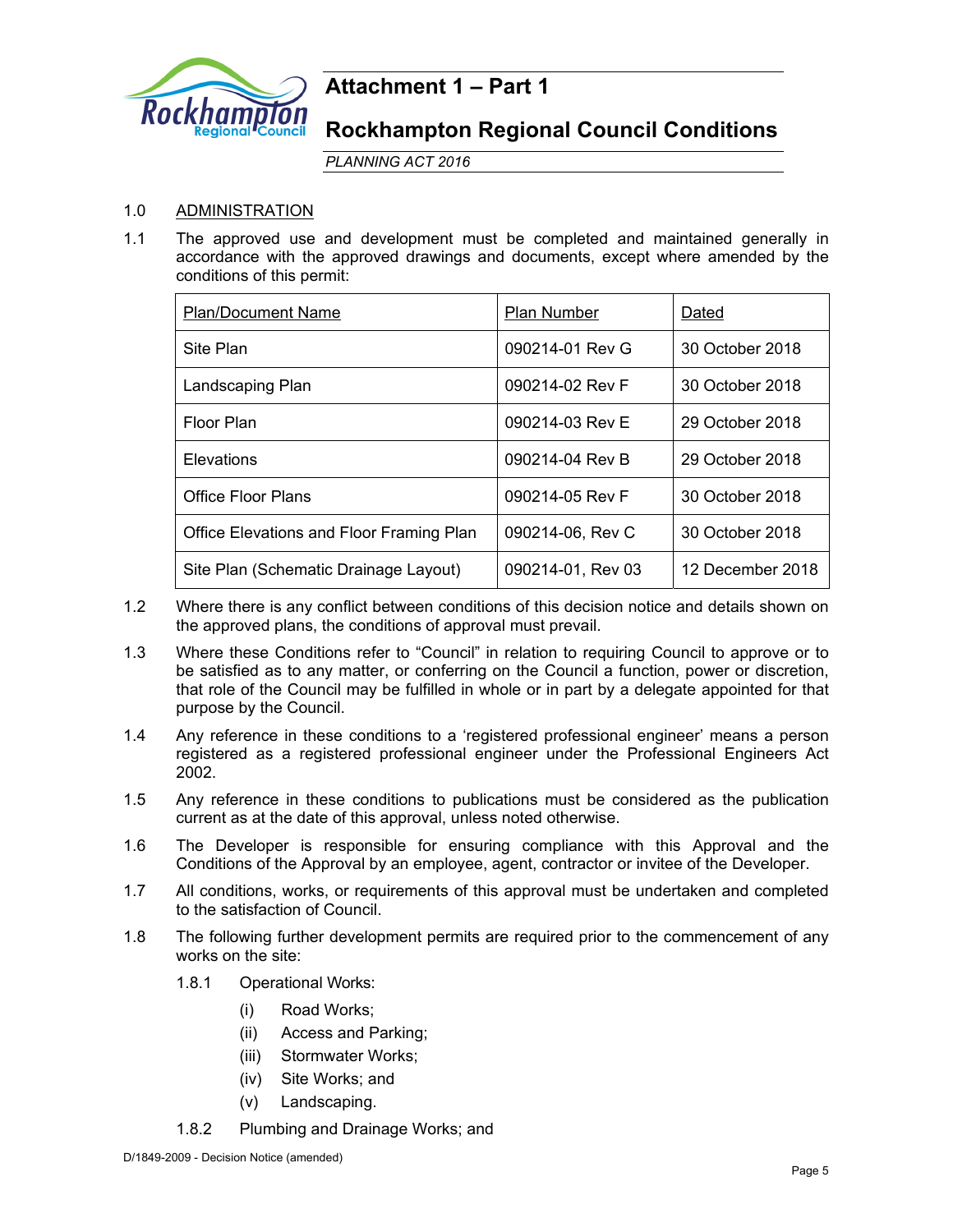- 1.8.3 Building Works.
- 1.9 All Development Permits for Operational Works and Plumbing and Drainage Works must be obtained prior to the issue of a Development Permit for Building Works.
- 1.10 Any outstanding rates, charges or expenses levied by the Council over the subject land must be paid prior to the issue of a Development Permit for Building Works.

## 2.0 ROAD WORKS

- 2.1 A Development Permit for Operational Works (road works) must be obtained prior to the commencement of any works on the site.
- 2.2 All road works and associated drainage must be designed and constructed generally in accordance with the Capricorn Municipal Development Guidelines (CMDG), (including standard drawings).
- 2.3 The new road widening, being an Industrial Access Street on the eastern side of Leichhardt Street, fronting the site, and associated drainage works must be designed and constructed in accordance with the Capricorn Municipal Development Guidelines (CMDG).
- 2.4 Leichhardt Street:- Construct pavement widening, concrete kerb and channel and associated drainage work to the full property frontage. The kerb and channel is to be aligned 6.5 metres from the centre line of the road reserve in accordance with Capricorn Municipal Development Guidelines (CMDG), Standard Drawing SD-R-015 (Type Cross Section Industrial Access), unless any existing kerb and channel in Leichhardt Street is on a different alignment and /or power pole locations preclude the required alignment. The existing kerb and channel alignment will become the preferred alignment.

## 2.5 Deleted.

## 3.0 ACCESS AND PARKING

- 3.1 A Development Permit for Operational Works (access and parking) must be obtained prior to the commencement of any works on the site.
- 3.2 All parking, access and associated manoeuvring areas (with the exception of the public access and parking areas at the front of the site) may be comprised of a "dust free" treatment. In this instance, a proposed surface treatment of compacted road base is considered acceptable.
- 3.3 Seven (7) car parking spaces must be provided on site.
- 3.4 All stormwater from the access and parking areas must be drained to the kerb and channel or an alternative lawful point of discharge, in accordance with Council's requirements.
- 3.5 All redundant vehicular crossing(s) must be removed and replaced with Council's standard kerb and channel in accordance with the Capricorn Municipal Development Guidelines (CMDG) drawing SD-R-041, prior to the commencement of use. Details of the works must be submitted as part of any application for a Development Permit for Operational Works (access and parking).
- 3.6 All frontage works damaged as a result of the development must be repaired or replaced, to Council's satisfaction, prior to the commencement of the use. All works must be at no cost to Council.

## 4.0 SEWERAGE WORKS

4.1 The connection to the reticulated sewerage to the development site is required in accordance with the Water Supply (Safety & Reliability) Act 2008 and the sewerage networks analysis dated 6 March 2009. The proposed sewerage reticulation works, including connections to the existing system, must be carried out in accordance with the Capricorn Municipal Development Guidelines (CMDG).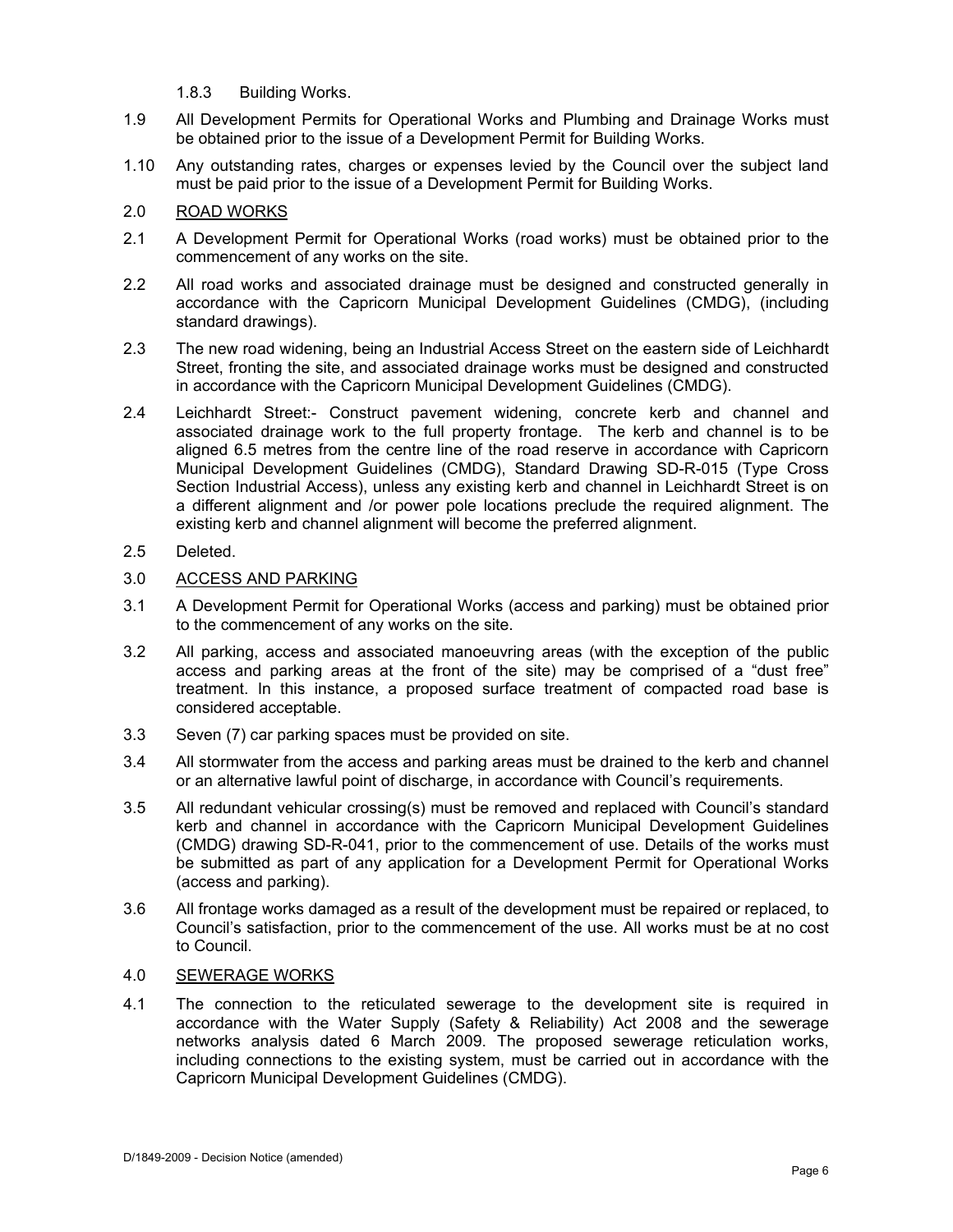- 4.2 A new sewerage connection must be provided for the proposed development from the existing sewerage access chamber. The new sewerage connection must be located a minimum of two (2) metres clear of any proposed structure.
- 4.3 Deleted.
- 4.4 The finished access chamber surface must be at a sufficient level to avoid ponding of stormwater above the top of the chamber. A heavy duty cast iron lid must be provided in the trafficable areas.
- 4.5 Large trees must not be planted within one (1) metre of the centreline of any sewerage infrastructure. Small shrubs and groundcover are acceptable.
- 4.6 Sewerage Trade Waste permit is required where any non-domestic waste is proposed to be discharged to Council's reticulation. Arrestor traps are required for wastewater from commercial or non-domestic sources.
- 5.0 WATER WORKS
- 5.1 Deleted.
- 5.2 Deleted.
- 5.3 The development must be connected to Council's reticulated water supply network. This must be a combined fire and domestic metered connection located at a point nominated by Council, in accordance with the Water Supply (Safety and Reliability) Act 2008 and the Plumbing and Drainage Act 2002.

## 6.0 PLUMBING AND DRAINAGE WORKS

- 6.1 Construction of internal sanitary drainage works must be in accordance with regulated work under the Plumbing and Drainage Act 2002.
- 6.2 Construction of internal plumbing works must be in accordance with regulated work under the Plumbing and Drainage Act 2002.
- 6.3 A trade waste permit will be required where any non domestic waste is proposed to be discharged to the sewerage reticulation.
- 6.4 Arrestor traps must be provided for in the sanitary drainage system where commercial or non-domestic sewerage wastes are proposed into Council reticulation.
- 6.5 Installation of private sewage pumping station as part of internal sanitary drainage to serve the low areas of the site as presented in the Rufus Design Group Drawing Number 090214- 01 Revision 02 dated 12th March 2010.

## 7.0 STORMWATER WORKS

- 7.1 A Development Permit for Operational Works (stormwater works) must be obtained prior to the commencement of any works on the site.
- 7.2 All stormwater from the site must be captured and directed to a lawful point of discharge to the complete satisfaction of Council. The lawful point of discharge for the site must be the newly constructed kerb and channel in Leichhardt and the existing stormwater inlet within the site.
- 7.3 Any application for a Development Permit for Operational Works (stormwater works) must be accompanied by a stormwater drainage strategy, prepared by a suitably qualified Registered Professional Engineer of Queensland, which as a minimum:
	- 7.3.1 demonstrates the method of drainage, lawful points of discharge and the effect of the development on the existing drainage and other allotments in the area;
	- 7.3.2 includes a check of both the minor (Q2) drainage as well as the major (Q100) drainage; and
	- 7.3.3 demonstrates that any discharge to the existing road reserves is in accordance with the requirements of the Queensland Urban Design Guidelines.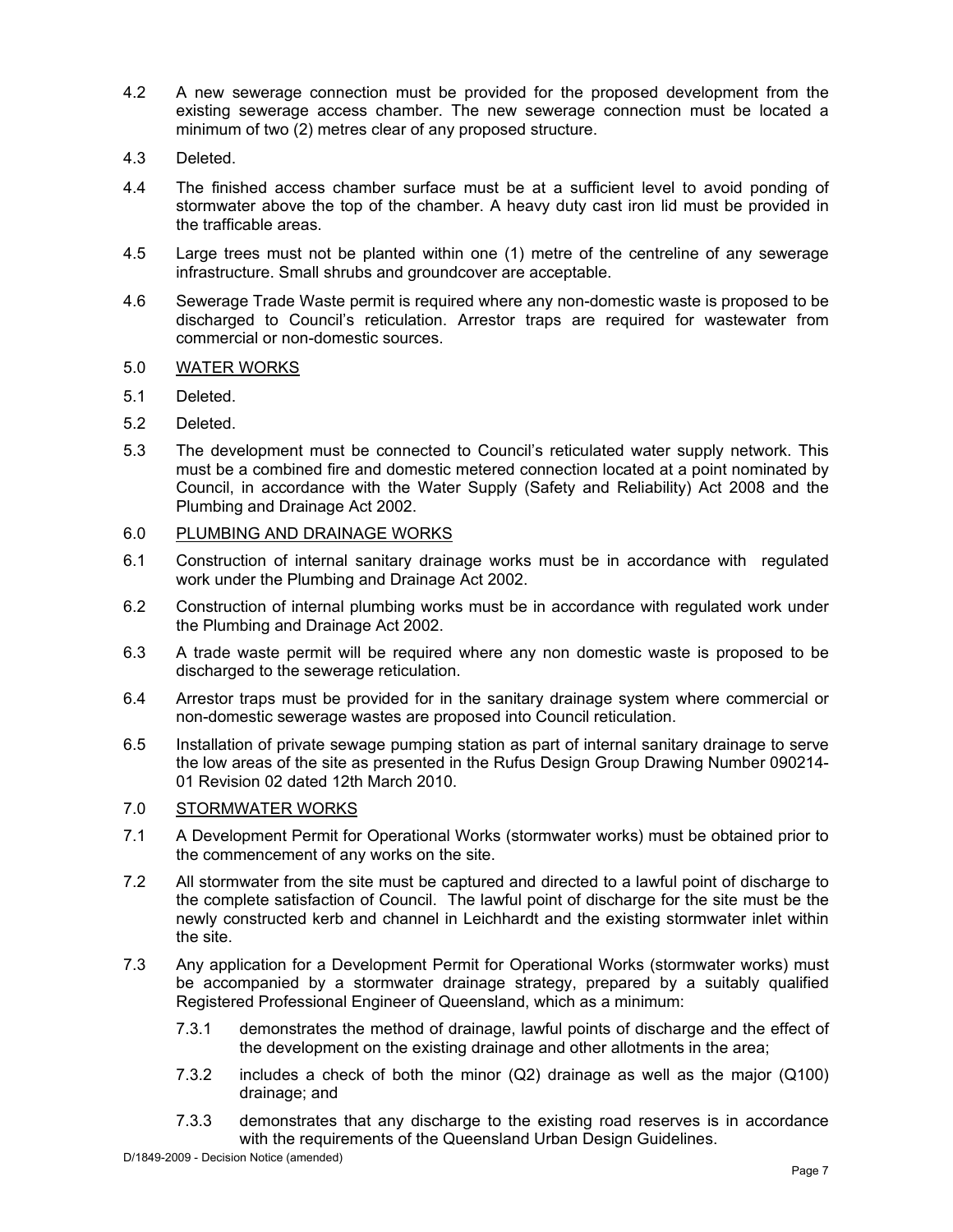- 7.4 The lawful point of discharge for the site must be the newly constructed kerb and channel in Leichhardt and the existing stormwater inlet within the site.
- 7.5 The applicant must integrate stormwater quality improvement techniques into a revised drainage strategy for the site. Details of the proposed water quality measures must be submitted with the Operational Works application. The methods used must satisfy Performance Criteria P3 of the Water Quality and Quantity Code and also Performance Criteria P20 of the Industrial Use Code located in the Rockhampton City Plan 2005.
- 7.6 Deleted.
- 7.7 Notwithstanding previous advice about a 1% AEP Fitzroy River flood level for the site, a reexamination of the available data has determined that a 1% AEP flood level of 11.1 metres Australian Height Datum (AHD) is applicable to the site. All finished floor levels for habitable buildings must be constructed above 11.1 metres AHD. Furthermore, the applicant must prepare a flood contingency plan to be implemented during times of flooding occurring from the Fitzroy River.

## 8.0 SITE WORKS

- 8.1 A Development Permit for Operational Works (site works) must be obtained prior to the commencement of any works on the site.
- 8.2 Any application for a Development Permit for Operational Works (site works) must be accompanied by an earthworks' plan which clearly identifies the following:
	- (i) the location of cut and/or fill;
	- (ii) the type of fill to be used and the manner in which it is to be compacted;
	- (iii) the quantum of fill to be deposited or removed and finished cut and/or fill levels;
	- (iv) details of any proposed access routes to the site which are intended to be used to transport fill to or from the site; and
	- (v) the maintenance of access roads to and from the site so that they are free of all cut and/or fill material and cleaned as necessary.
- 8.3 Any vegetation cleared or removed must be:
	- (i) mulched on-site and utilised on-site for landscaping purposes, in accordance with the landscaping plan approved by Council; or
	- (ii) removed for disposal at a location approved by Council; and
	- (iii) within sixty (60) days of clearing, any vegetation removed must not be burnt.
- 8.4 All structural filling must be in accordance with AS 3798-1996 (Guidelines on earthworks for commercial and residential developments). Engineering drawings/specification must clearly indicate the location and depth of proposed filling. A testing strategy must be submitted as part of any application for a Development Permit for Operational Works (site works). Testing requirements must be generally in accordance with Section 8 of AS 3798 - 1996.
- 8.5 All engineering drawings for Operational Works must be signed and certified by a Registered Professional Engineer of Queensland as being in accordance with all relevant Australian Standards, statutory requirements and sound engineering principles. A suitably qualified, Registered Professional Engineer of Queensland must supervise the works on the applicant's behalf. A certificate of construction compliance must be submitted by a Registered Professional Engineer of Queensland verifying that all works have been carried out in accordance with Council approved drawings, approval conditions and specification.
- 8.6 All works must be supervised by a suitably qualified and Registered Professional Engineer of Queensland, who must issue to Council a certificate as to the satisfactory completion of the work.
- 8.7 A Registered Professional Engineer of Queensland must issue to Council signed "asconstructed" plans and a certificate verifying that the information contained within the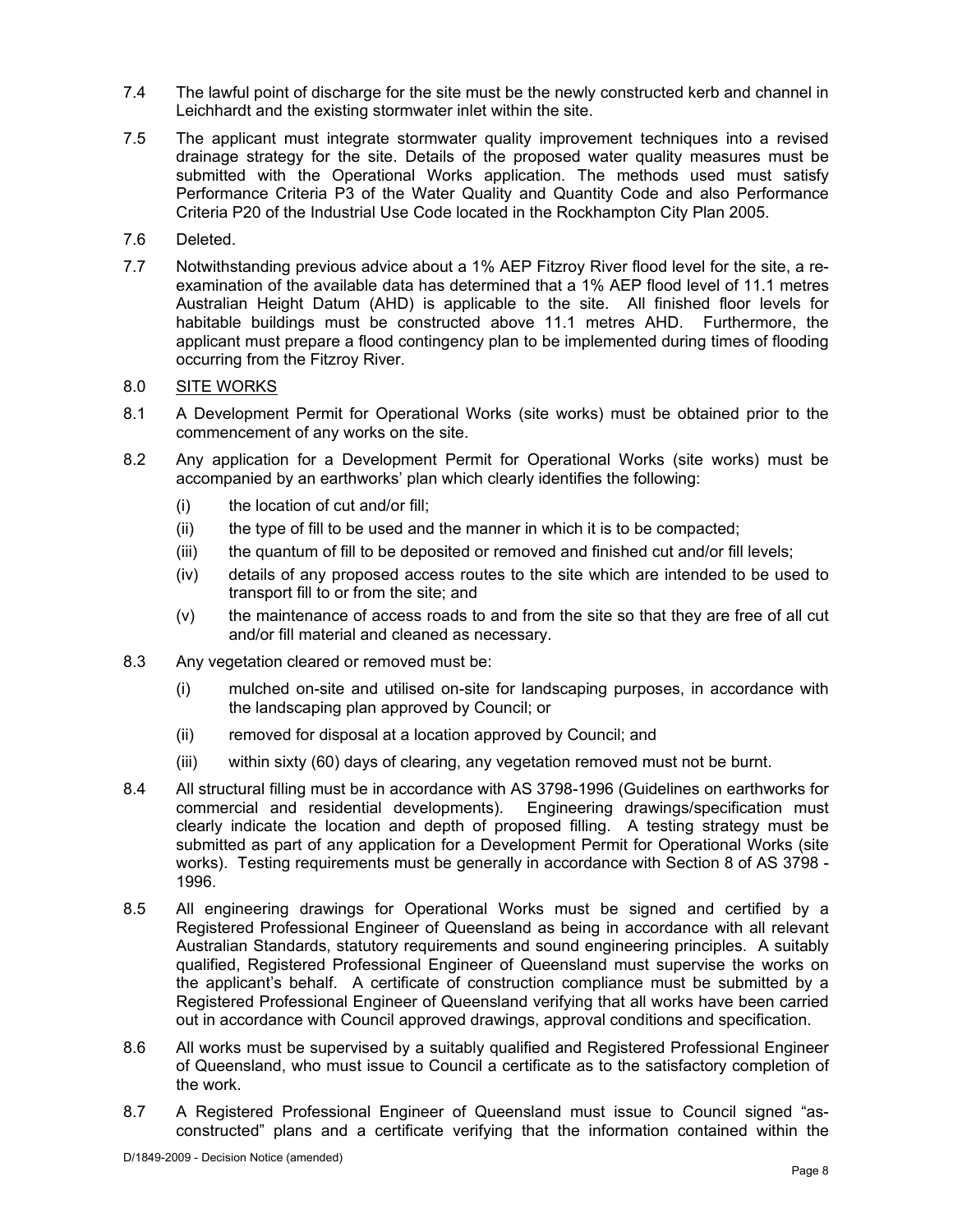drawings is true and accurate. These plans must be neatly presented in printed hard copy form and free from errors, omissions, mark ups, and/or hand written alterations/notes. Levels in the as-constructed plans must be based upon a minimum fourth order Permanent Survey Mark.

- 8.8 Any application for a Development Permit for Operational Works (site works) must be accompanied by:
	- (i) reasonable investigations to determine the presence and extent of any existing filled ground on the subject land (site investigations must assess the degree of compaction and composition of any existing filled ground and an assessment of the adequacy of existing filled ground including the extent of any remedial works required); and
	- (ii) reasonable investigations and reasonable testing to ensure the subject land is free of contamination in accordance with the requirements of the *Contaminated Land Act 1991*.
- 8.9 The satisfactory performance, repairs and maintenance of all assets, infrastructure and its components, constructed, installed and/or purchased by the developer must remain the sole responsibility of the developer during the maintenance period. The developer is required to take all reasonable steps to ensure that the works are not damaged and/or vandalised prior to the works being accepted 'off maintenance' by Council.
- 9.0 BUILDING
- 9.1 All external elements, such as air conditioners, must be adequately screened from public view, to Council's satisfaction. Noise from any external elements, such as air conditioners, must not exceed 5dB(A) above the background ambient noise level, measured at the boundaries of the subject site
- 9.2 All proposed structures must be located a minimum of two (2) metres clear of Council's sewerage reticulation in accordance with Council's Building Over / adjacent to Local Government Sewer Policy.
- 9.3 Any lighting devices associated with the development, such as sensory lighting, must be positioned on the site and shielded so as not to cause glare or other nuisance to nearby residents and motorists. Night lighting must be designed, constructed and operated in accordance with '*Australian Standard AS4282 – Control of the obtrusive effects of outdoor lighting'*.
- 9.4 The owner of the land is to ensure that the waste bin storage area is:
	- 9.4.1 Surrounded by at least a 1.8 metre high fence that obstructs from view the contents of the bin storage area by any member of the public from any public place;
	- 9.4.2 Of a minimum size to accommodate two (2) by three (3) cubic metres commercial type waste bins.
	- 9.4.3 Kept in clean and tidy condition; and
	- 9.4.4 Must not be located within three (3) metres from a road frontage or five (5) metres of a property boundary adjoining residential land use.
- 10.0 LANDSCAPING
- 10.1 A Development Permit for Operational Works (landscaping) must be obtained prior to the commencement of any works on the site.
- 10.2 Any application for a Development Permit for Operational Works (landscaping) must be in accordance with the Landscape Code and Planning Policy Number under the Rockhampton City Plan. The landscape plan must include, but is not limited to, the following: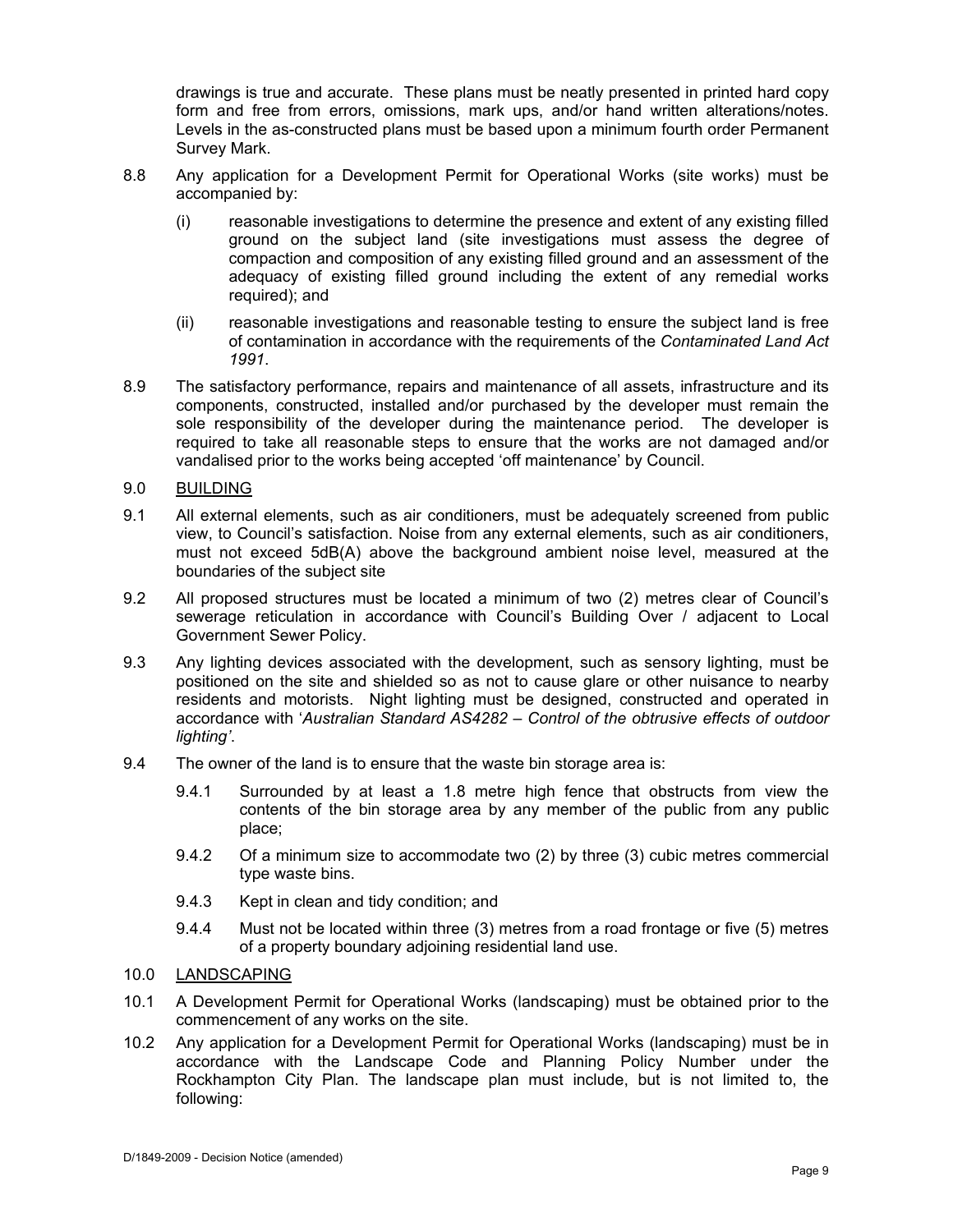- 10.2.1 A plan documenting the "Extent of Works" and supporting documentation which includes:
	- (i) Outline of the proposed structure;
	- (ii) Existing trees;
	- (iii) Trees to be removed;
	- (iv) Location of proposed planter boxes, landscape beds and vertical landscaping;
	- (v) Proposed planting (including quantity, species, spacing between each plant, expected height at the time of planting and the expected mature height);
	- (vi) Proposed earth mounding; and
	- (vii) Paths and paving (location and materials).
- 10.2.2 The landscaping of the carpark spaces must include shade trees every five (5) metres. Shade trees must be in compliance with Planning Policy No. 6 – Planting Species under the Rockhampton City Plan, and be implemented to the satisfaction of Council.
- 10.3 The landscaped areas must be subject to an ongoing maintenance and replanting programme.

## 11.0 ELECTRICITY AND TELECOMMUNICATIONS

11.1 Provide electricity and telecommunication connections to the proposed development to the requirements of the relevant authority.

## 12.0 CONTRIBUTIONS/COSTS

12.1 Contributions must be paid to Council prior to the issue of the Development Permit for Building Works.

The contributions must be paid in accordance with the Council Policy rates at the date of payment. The following table sets out the contributions required to be paid:

| <u>Policy</u> | Contribution           | Current Total* |
|---------------|------------------------|----------------|
| PSP11         | Water Supply Headworks | \$1,767.00     |
| PSP11         | Sewerage Headworks     | \$2,357.00     |

- \* The sums of money quoted will remain firm for a period of twelve (12) months, after which time, Council reserves the right to review same in accordance with the policies and rates and charges current at the time of payment.
- 12.2 Any alteration necessary to electricity, telephone, water mains, sewerage mains, and/or public utility installations resulting from the development or in connection with the development, must be at full cost to the developer.
- 12.3 'As constructed' information pertaining to assets to be handed over to Council and those which may have an impact on Council's existing and future assets must be provided prior to the commencement of the use.

## 13.0 ENVIRONMENTAL

- 13.1 Any application for a Development Permit for Operational Works or a Development Permit for Building Works must be accompanied by a detailed Environmental Management Plan, which addresses, but is not limited to, the following matters:
	- (i) water quality and drainage;
	- (ii) erosion and silt/sedimentation management;
	- (iii) vegetation management and clearing;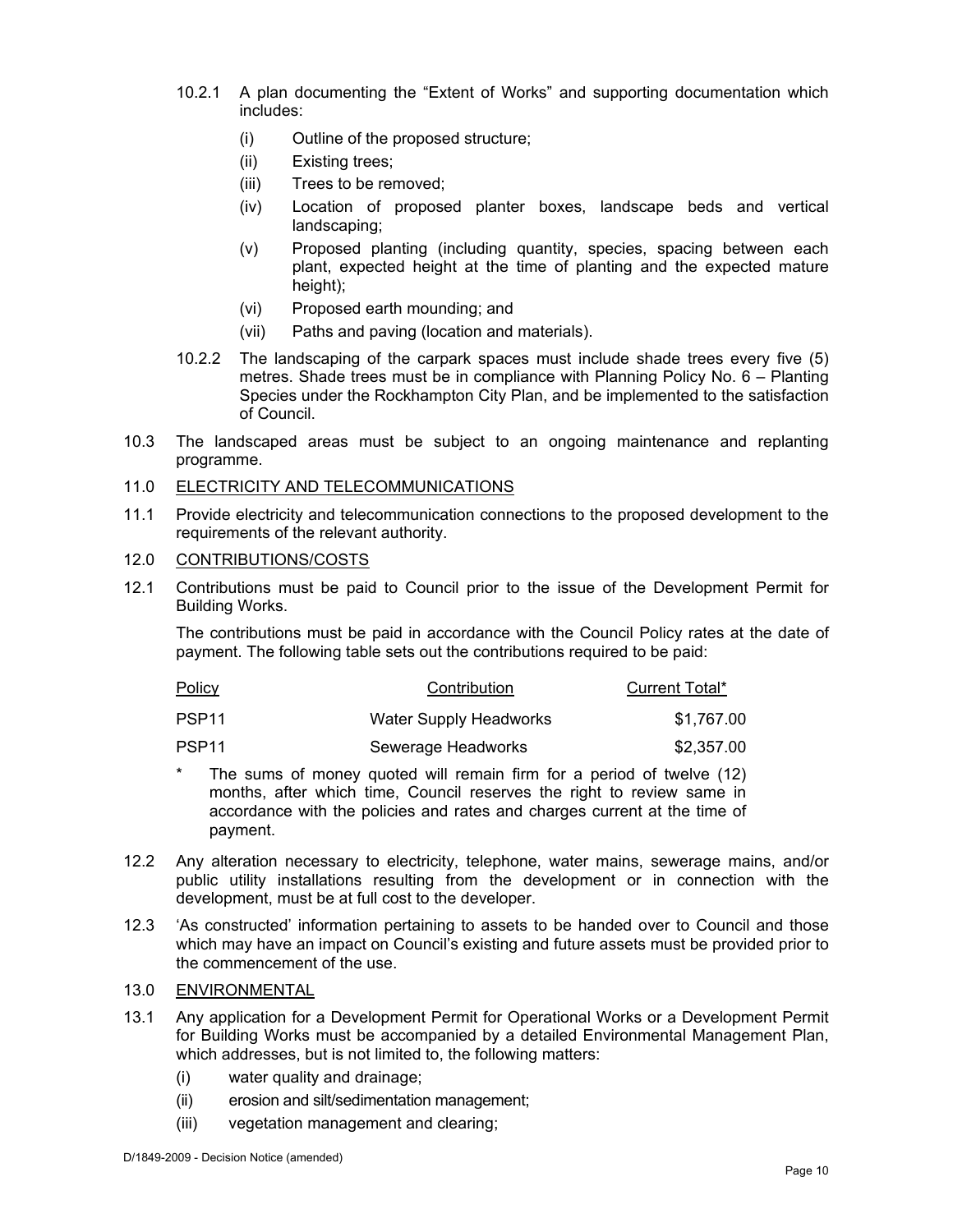- (iv) top soil management;
- (v) interim drainage plan during construction;
- (vi) construction programme;
- (vii) weed control;
- (viii) noise and dust suppression; and
- (ix) waste management.
- 13.2 Any application for a Development Permit for Operational Works or Development Permit for Building Works must be accompanied by an Erosion and Sediment Control Plan which addresses, but is not limited to, the following:
	- (i) objectives;
	- (ii) site location / topography;
	- (iii) vegetation;
	- (iv) site drainage;
	- (v) soils;
	- (vi) erosion susceptibility;
	- (vii) erosion risk;
	- (viii) concept;
	- (ix) design; and
	- (x) implementation, for the construction and post construction phases of work.

The erosion and sediment control plan must incorporate detailed plans, control measures, monitoring programmes and maintenance procedures to ensure appropriate development and management practices within and adjacent to the site.

- 13.3 The Environmental Management Plan and the Erosion and Sediment Control Plan approved as part of a Development Permit for Operational Works must be part of the contract documentation for the development works.
- 13.4 No works can commence on the site unless and until an Environmental Management Plan and an Erosion and Sediment Control Plan has been approved by Council as part of Development Permit for Operational Works.
- 13.5 The use must not cause environmental nuisance and all reasonable measures must be taken to minimise noise and dust creation.
- 13.6 Dust and sediment must not be removed from the site by vehicles in a way that causes environmental nuisance. In this respect a sprinkler system must be installed, maintained and used when required for suppression of dust.

## 14.0 OPERATING PROCEDURES

- 14.1 All construction materials, waste, waste skips, machinery and contractors' vehicles must be located and stored or parked within the site. No storage of materials, parking of construction machinery or contractors' vehicles will be permitted in any Streets.
- 14.2 All surface treatments must be constructed and maintained in a manner that causes no significant impact to the amenity of adjoining premises or the surrounding area, resulting from the emission of dust or the discharge of sediment laden water.

In the event that Council receives complaints regarding the amenity of the surrounding properties, Council will investigate. Where Council determines that the surface does not perform adequately, or the amenity impacts cannot be mitigated, the area(s) must be sealed to Council's satisfaction.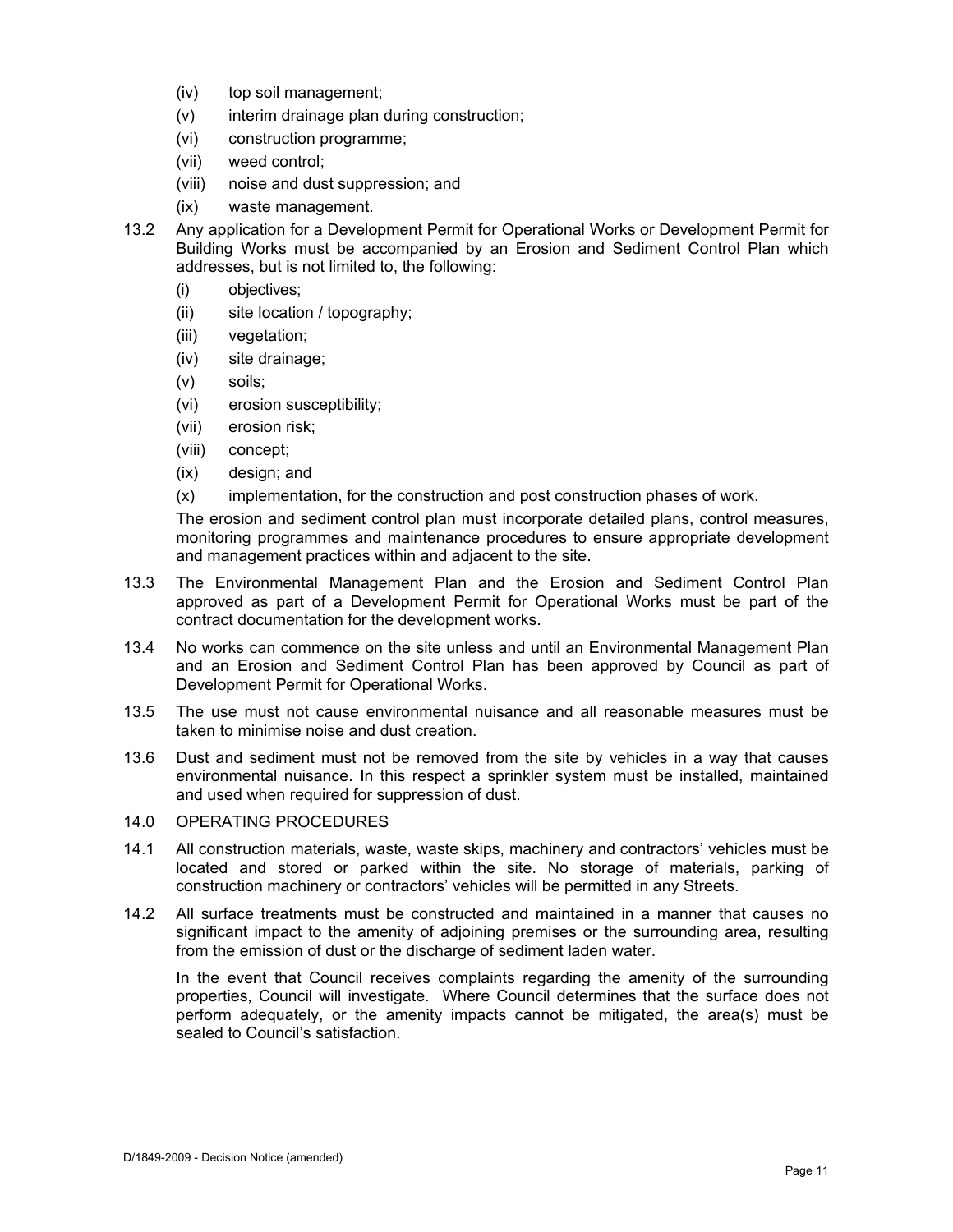## NOTES

## NOTE 1. Aboriginal Cultural Heritage Act, 2003

It is advised that under Section 23 of the Aboriginal Cultural Heritage Act 2003, a person who carries out an activity must take all reasonable and practicable measures to ensure the activity does not harm Aboriginal Cultural Heritage (the "cultural heritage duty of care"). Maximum penalties for breaching the duty of care are listed in the Aboriginal Cultural Heritage legislation. The information on Aboriginal Cultural Heritage is available on the Department of Environment and Resource Management website: http://www.derm.qld.gov.au/cultural\_heritage/index.html

## NOTE 2. Asbestos Removal

Any demolition and/or removal works involving asbestos materials must be undertaken in accordance with the requirements of the Workplace Health and Safety legislation.

## NOTE 3. Dust Control

It is the developer's responsibility to ensure compliance with Part 2A - Environmental Nuisance of the Environmental Protection Regulation 1998 which prohibits unlawful environmental nuisance caused by dust, ash, fumes, light, odour or smoke beyond the boundaries of the property during all stages of the development including earthworks and construction.

## NOTE 4. Sedimentation Control

It is the developer's responsibility to ensure compliance with Section 32 of the Environmental Protection (Water) Policy 1997 to prevent soil erosion and contamination of the stormwater drainage system and waterways.

#### NOTE 5. Noise During Construction And Noise In General

It is the developer's responsibility to ensure compliance with Section 6S General Emission Criteria and Section 6T Noise Emission Criteria of the Environmental Protection Regulation 1998.

#### NOTE 6. General Safety Of Public During Construction

It is the principal contractor's responsibility to ensure compliance with Section 31 of the Workplace Health and Safety Act 1995. Section 31(1)(c) states that the principal contractor is obliged on a construction workplace to ensure that work activities at the workplace are safe and without risk of injury or illness to members of the public at or near the workplace.

It is the responsibility of the person in control of the workplace to ensure compliance with Section 30 of the Workplace Health and Safety Act 1995. Section 30(1)(c) states that the person in control of the workplace is obliged to ensure there is appropriate, safe access to and from the workplace for persons other than the person's workers.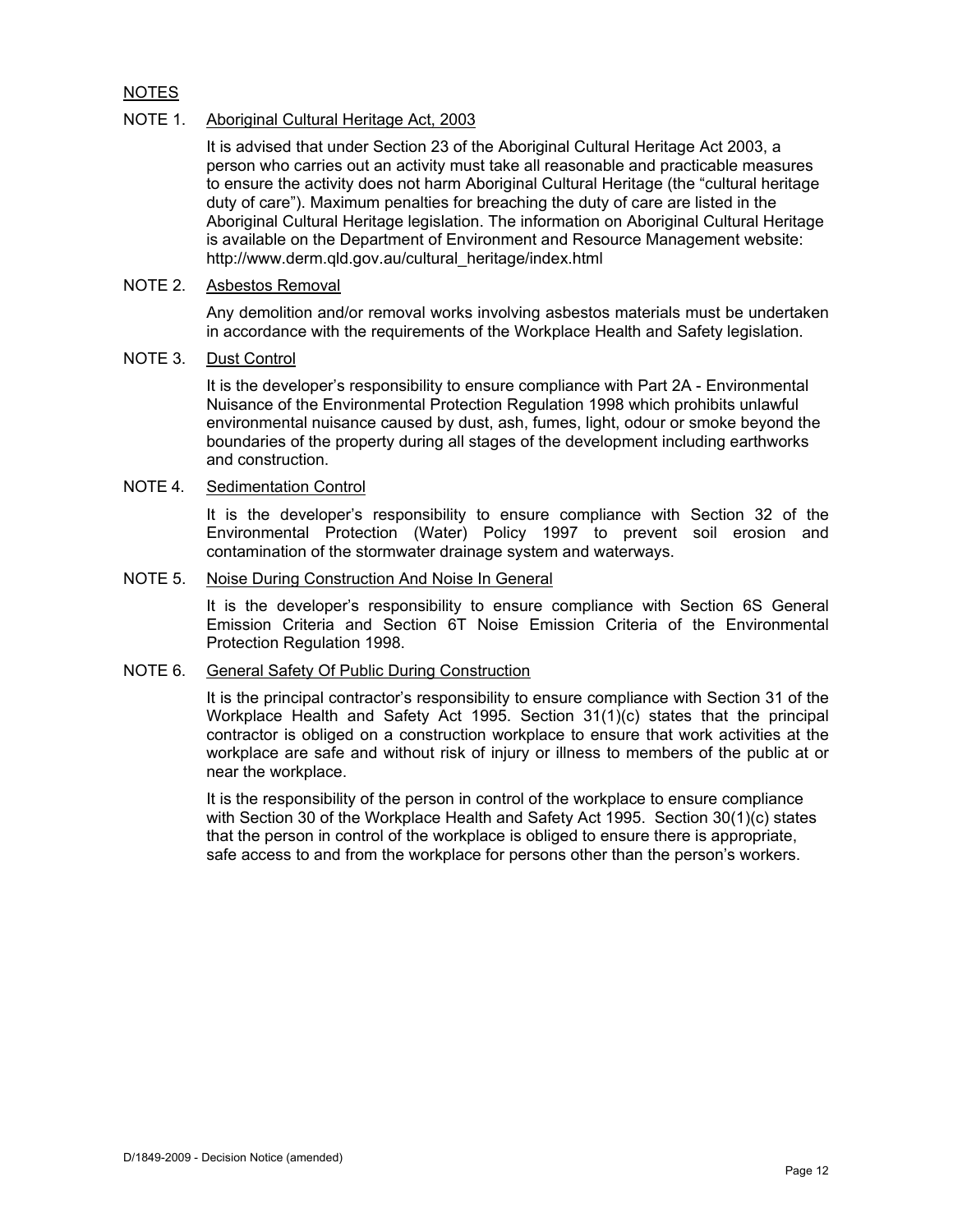

# **Attachment 2 - Appeal Rights**

*PLANNING ACT 2016*

The following is an extract from the *Planning Act 2016 (Chapter 6)*

#### *Appeal rights*

#### *229 Appeals to tribunal or P&E Court*

- (1) Schedule 1 states—
	- (a) matters that may be appealed to— (i) either a tribunal or the P&E Court; or (ii) only a tribunal; or
		- (iii) only the P&E Court; and
	- (b) the person—
		- (i) who may appeal a matter (the **appellant**); and (ii) who is a respondent in an appeal of the matter; and (iii) who is a co-respondent in an appeal of the matter; and
		- (iv) who may elect to be a co-respondent in an appeal of the matter.
- (2) An appellant may start an appeal within the appeal period.
- (3) The **appeal period** is—
	- (a) for an appeal by a building advisory agency—10 business days after a decision notice for the decision is given to the agency or
	- (b) for an appeal against a deemed refusal—at any time after the deemed refusal happens; or
	- (c) for an appeal against a decision of the Minister, under chapter 7, part 4, to register premises or to renew the registration of premises—20 business days after a notice is published under section 269(3)(a) or (4); or
	- (d) for an appeal against an infrastructure charges notice— 20 business days after the infrastructure charges notice is given to the person; or
	- (e) for an appeal about a deemed approval of a development application for which a decision notice has not been given—30 business days after the applicant gives the deemed approval notice to the assessment manager; or
	- (f) for any other appeal—20 business days after a notice of the decision for the matter, including an enforcement notice, is given to the person.
	- Note—

See the P&E Court Act for the court's power to extend the appeal period.

- (4) Each respondent and co-respondent for an appeal may be heard in the appeal.
- (5) If an appeal is only about a referral agency's response, the assessment manager may apply to the tribunal or P&E Court to withdraw from the appeal.
- (6) To remove any doubt, it is declared that an appeal against an infrastructure charges notice must not be about—
	- (a) the adopted charge itself; or
	- (b) for a decision about an offset or refund—
		- (i) the establishment cost of trunk infrastructure identified in a LGIP; or
	- (ii) the cost of infrastructure decided using the method included in the local government's charges resolution.

#### **230 Notice of appeal**

- (1) An appellant starts an appeal by lodging, with the registrar of the tribunal or P&E Court, a notice of appeal that— (a) is in the approved form; and
	- (b) succinctly states the grounds of the appeal.
- (2) The notice of appeal must be accompanied by the required fee.
- (3) The appellant or, for an appeal to a tribunal, the registrar must, within the service period, give a copy of the notice of appeal to—
	- (a) the respondent for the appeal; and
- D/1849-2009 Decision Notice (amended)
- (b) each co-respondent for the appeal; and
- (c) for an appeal about a development application under schedule 1, table 1, item 1—each principal submitter for the development application; and
- (d) for an appeal about a change application under schedule 1, table 1, item 2—each principal submitter for the change application; and
- (e) each person who may elect to become a co-respondent for the appeal, other than an eligible submitter who is not a principal submitter in an appeal under paragraph (c) or (d); and
- (f) for an appeal to the P&E Court—the chief executive; and
- (g) for an appeal to a tribunal under another Act—any other person who the registrar considers appropriate.
- (4) The **service period** is—
	- (a) if a submitter or advice agency started the appeal in the P&E Court—2 business days after the appeal is started; or
	- (b) otherwise—10 business days after the appeal is started.
- (5) A notice of appeal given to a person who may elect to be a co-respondent must state the effect of subsection
- (6) A person elects to be a co-respondent by filing a notice of election, in the approved form, within 10 business days after the notice of appeal is given to the person*.*

#### **231 Other appeals**

- (1) Subject to this chapter, schedule 1 and the P&E Court Act, unless the Supreme Court decides a decision or other matter under this Act is affected by jurisdictional error, the decision or matter is non-appealable.
- (2) The Judicial Review Act 1991, part 5 applies to the decision or matter to the extent it is affected by jurisdictional error.
- (3) A person who, but for subsection (1) could have made an application under the Judicial Review Act 1991 in relation to the decision or matter, may apply under part 4 of that Act for a statement of reasons in relation to the decision or matter.
- (4) In this section— **decision** includes—
	- (a) conduct engaged in for the purpose of making a decision; and
	- (b) other conduct that relates to the making of a decision; and
	- (c) the making of a decision or the failure to make a decision; and
	- (d) a purported decision; and
	- (e) a deemed refusal.

**non-appealable**, for a decision or matter, means the decision or matter—

- (a) is final and conclusive; and
- (b) may not be challenged, appealed against, reviewed, quashed, set aside or called into question in any other way under the Judicial Review Act 1991 or otherwise, whether by the Supreme Court, another court, a tribunal or another entity; and
- (c) is not subject to any declaratory, injunctive or other order of the Supreme Court, another court, a tribunal or another entity on any ground.

#### **232 Rules of the P&E Court**

- (1) A person who is appealing to the P&E Court must comply with the rules of the court that apply to the appeal.
- (2) However, the P&E Court may hear and decide an appeal even if the person has not complied with rules of the P&E Court.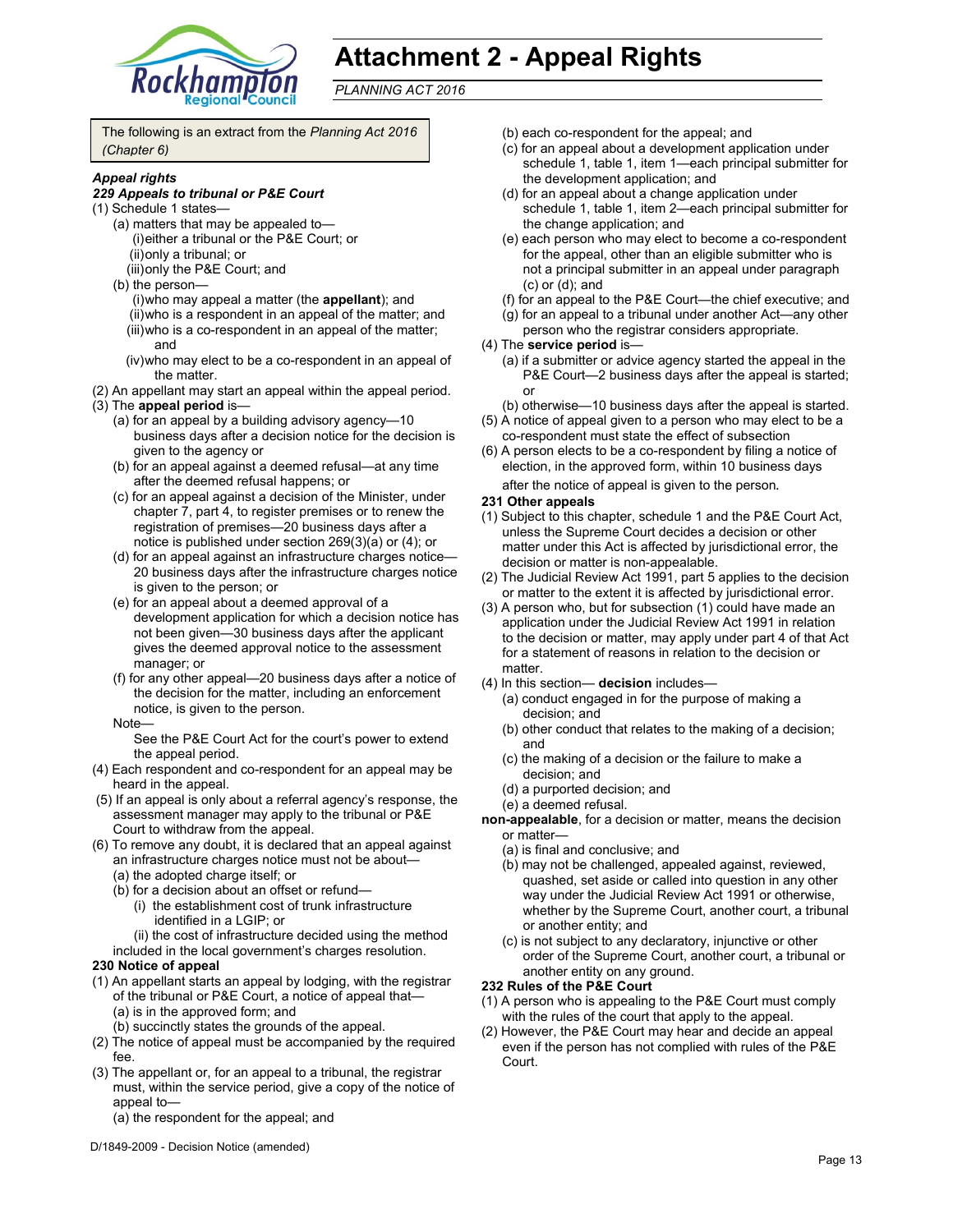

# **Appeal Rights**

*PLANNING ACT 2016*

## **Schedule 1**

#### **Appeals section 229 1 Appeal rights and parties to appeals**

- (1) Table 1 states the matters that may be appealed to—(a) the P&E court; or (b) a tribunal.
- (2) However, table 1 applies to a tribunal only if the matter involves—
	- (a) the refusal, or deemed refusal of a development application, for—
	- (i) a material change of use for a classified building; or
	- (ii) operational work associated with building work, a retaining wall, or a tennis court; or
	- (b) a provision of a development approval for—
	- (i) a material change of use for a classified building; or
- (ii) operational work associated with building work, a retaining wall, or a tennis court; or
	- (c) if a development permit was applied for—the decision to give a preliminary approval for—
		- (i) a material change of use for a classified building; or
		- (ii) operational work associated with building work, a retaining wall, or a tennis court; or
	- (d) a development condition if—
		- (i) the development approval is only for a material change of use that involves the use of a building classified under the Building Code as a class 2 building; and
		- (ii) the building is, or is proposed to be, not more than 3 storeys; and
		- (iii) the proposed development is for not more than 60 sole-occupancy units; or
	- (e) a decision for, or a deemed refusal of, an extension application for a development approval that is only for a material change of use of a classified building; or
	- (f) a decision for, or a deemed refusal of, a change application for a development approval that is only for a material change of use of a classified building; or
	- (g) a matter under this Act, to the extent the matter relates to—
		- (i) the Building Act, other than a matter under that Act that may or must be decided by the Queensland Building and Construction Commission; or
		- (ii) the Plumbing and Drainage Act, part 4 or 5; or
	- (h) a decision to give an enforcement notice in relation to a matter under paragraphs (a) to (g); or
	- (i) a decision to give an infrastructure charges notice; or
	- (j) the refusal, or deemed refusal, of a conversion application; or
	- (k) a matter that, under another Act, may be appealed to the tribunal; or
	- (l) a matter prescribed by regulation.
- (3) Also, table 1 does not apply to a tribunal if the matter
- involves—
	- (a) for a matter in subsection  $(2)(a)$  to  $(d)$ 
		- (i) a development approval for which the development application required impact assessment; and
		- (ii) a development approval in relation to which the assessment manager received a properly made submission for the development application; or
	- (b) a provision of a development approval about the identification or inclusion, under a variation approval, of a matter for the development.
- (4) Table 2 states the matters that may be appealed only to the P&E Court.
- (5) Table 3 states the matters that may be appealed only to the tribunal.
- (6) In each table—
	- (a) column 1 states the appellant in the appeal; and
	- (b) column 2 states the respondent in the appeal; and
	- (c) column 3 states the co-respondent (if any) in the appeal; and

manager

- (d) column 4 states the co-respondents by election (if any) in the appeal.
- (7) If the chief executive receives a notice of appeal under section 230(3)(f), the chief executive may elect to be a corespondent in the appeal.

| Table 1<br>Appeals to the P&E Court and, for certain matters, to a tribunal                                                                                                                                                                                                                                                                    |                |                        |                                |  |
|------------------------------------------------------------------------------------------------------------------------------------------------------------------------------------------------------------------------------------------------------------------------------------------------------------------------------------------------|----------------|------------------------|--------------------------------|--|
| 1. Development applications<br>An appeal may be made against-<br>(a) the refusal of all or part of the development application; or<br>(b) the deemed refusal of the development application; or<br>(c) a provision of the development approval; or<br>(d) if a development permit was applied for—the decision to give a preliminary approval. |                |                        |                                |  |
| Column 2<br>Column 3<br>Column 4<br>Column 1<br>Co-respondent by election<br>Appellant<br>Respondent<br>Co-respondent<br>(i f an v)<br>(if any)                                                                                                                                                                                                |                |                        |                                |  |
| The applicant                                                                                                                                                                                                                                                                                                                                  | The assessment | If the appeal is about | 1 A concurrence agency that is |  |

a concurrence agency's referral

not a co-respondent 2 If a chosen Assessment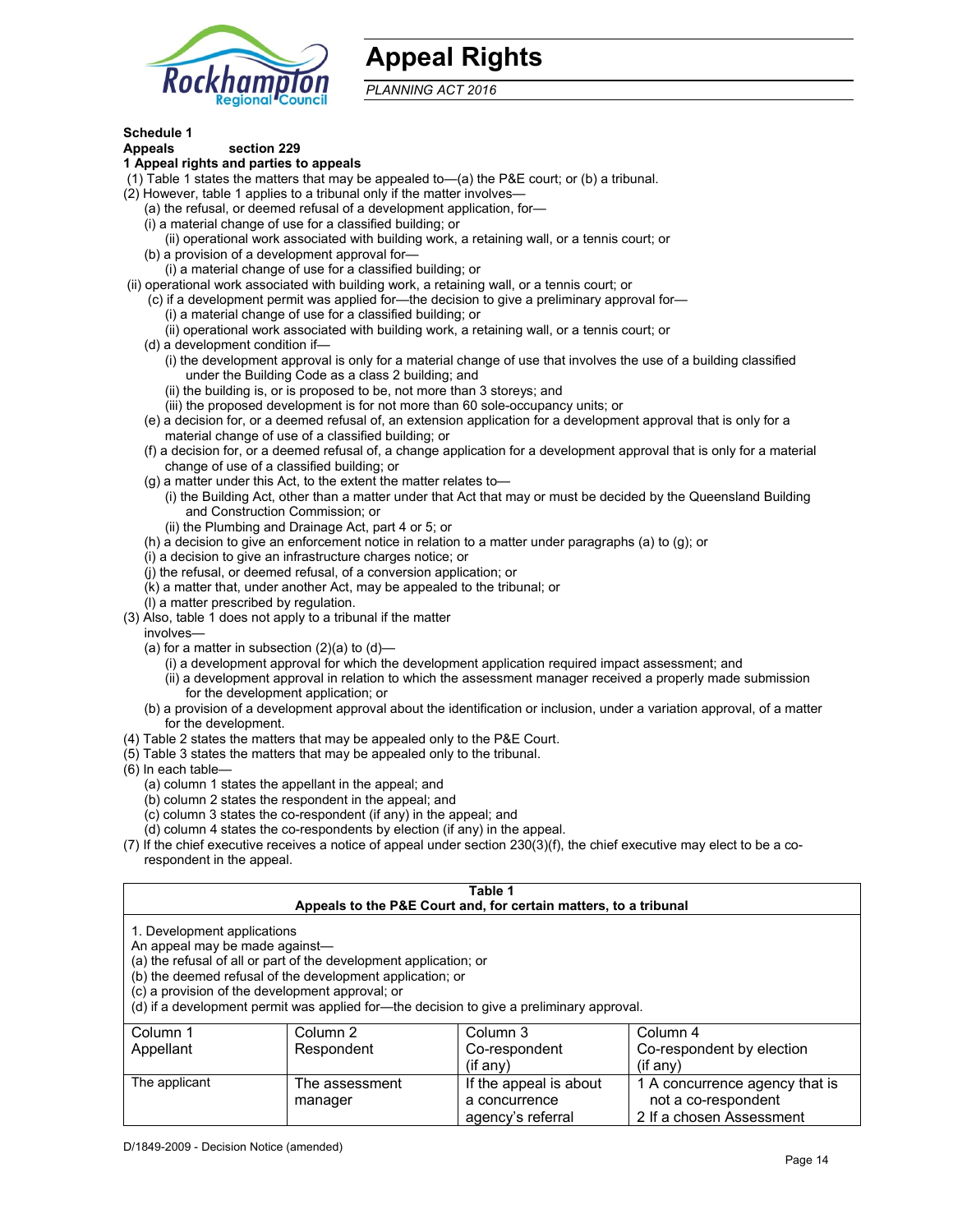| Table 1<br>Appeals to the P&E Court and, for certain matters, to a tribunal                                                                                                                                                                                                                                                                                                                                                                                                                                                                                                                                                                                                                                                                                                                                                                                                               |                                                                                                                                                                                              |                                                                 |                                                                                                                                                                                                                                                                                                                                                 |  |
|-------------------------------------------------------------------------------------------------------------------------------------------------------------------------------------------------------------------------------------------------------------------------------------------------------------------------------------------------------------------------------------------------------------------------------------------------------------------------------------------------------------------------------------------------------------------------------------------------------------------------------------------------------------------------------------------------------------------------------------------------------------------------------------------------------------------------------------------------------------------------------------------|----------------------------------------------------------------------------------------------------------------------------------------------------------------------------------------------|-----------------------------------------------------------------|-------------------------------------------------------------------------------------------------------------------------------------------------------------------------------------------------------------------------------------------------------------------------------------------------------------------------------------------------|--|
|                                                                                                                                                                                                                                                                                                                                                                                                                                                                                                                                                                                                                                                                                                                                                                                                                                                                                           |                                                                                                                                                                                              | response-the<br>concurrence agency                              | manager is the respondent-<br>the prescribed assessment<br>manager<br>3 Any eligible advice agency for<br>the application<br>4 Any eligible submitter for the<br>application                                                                                                                                                                    |  |
| 2. Change applications<br>An appeal may be made against-<br>(b) a deemed refusal of a change application.                                                                                                                                                                                                                                                                                                                                                                                                                                                                                                                                                                                                                                                                                                                                                                                 |                                                                                                                                                                                              |                                                                 | (a) a responsible entity's decision for a change application, other than a decision made by the P&E court; or                                                                                                                                                                                                                                   |  |
| Column 1<br>Appellant                                                                                                                                                                                                                                                                                                                                                                                                                                                                                                                                                                                                                                                                                                                                                                                                                                                                     | Column <sub>2</sub><br>Respondent                                                                                                                                                            | Column 3<br>Co-respondent<br>(if any)                           | Column 4<br>Co-respondent by election<br>(if any)                                                                                                                                                                                                                                                                                               |  |
| 1 The applicant<br>2 If the responsible<br>entity is the<br>assessment<br>manager-an<br>affected entity that<br>gave a pre-request<br>notice or response<br>notice                                                                                                                                                                                                                                                                                                                                                                                                                                                                                                                                                                                                                                                                                                                        | The responsible<br>entity                                                                                                                                                                    | If an affected entity<br>starts the appeal-the<br>applicant     | 1 A concurrence agency for the<br>development application<br>2 If a chosen assessment<br>manager is the respondent-<br>the prescribed assessment<br>manager<br>3 A private certifier for the<br>development application<br>4 Any eligible advice agency for<br>the change application<br>5 Any eligible submitter for the<br>change application |  |
|                                                                                                                                                                                                                                                                                                                                                                                                                                                                                                                                                                                                                                                                                                                                                                                                                                                                                           | 3. Extension applications<br>An appeal may be made against-<br>(a) the assessment manager's decision about an extension application; or<br>(b) a deemed refusal of an extension application. |                                                                 |                                                                                                                                                                                                                                                                                                                                                 |  |
| Column 1<br>Appellant                                                                                                                                                                                                                                                                                                                                                                                                                                                                                                                                                                                                                                                                                                                                                                                                                                                                     | Column <sub>2</sub><br>Respondent                                                                                                                                                            | Column 3<br>Co-respondent<br>(if any)                           | Column 4<br>Co-respondent by election<br>(if any)                                                                                                                                                                                                                                                                                               |  |
| 1 The applicant<br>1<br>2 For a matter other<br>than a deemed<br>refusal of an<br>extension<br>application $-$ a<br>concurrence<br>agency, other than<br>the chief executive,<br>for the application                                                                                                                                                                                                                                                                                                                                                                                                                                                                                                                                                                                                                                                                                      | The assessment<br>manager                                                                                                                                                                    | If a concurrence<br>agency starts the<br>appeal - the applicant | If a chosen assessment<br>manager is the respondent - the<br>prescribed assessment manager                                                                                                                                                                                                                                                      |  |
| 4. Infrastructure charges notices<br>An appeal may be made against an infrastructure charges notice on 1 or more of the following grounds<br>a) The notice involved an error relating to -<br>(i) The application of the relevant adopted charge; or<br>Examples of errors in applying an adopted charge -<br>The incorrect application of gross floor area for a non-residential development<br>Applying an incorrect 'use category', under a regulation, to the development<br>The working out of extra demands, for section 120; or<br>(1)<br>An offset or refund; or<br>(ii)<br>b) The was no decision about an offset or refund; or<br>c) If the infrastructure charges notice states a refund will be given - the timing for giving the refund; or<br>d) The amount of the charge is so unreasonable that no reasonable relevant local government could have<br>imposed the amount. |                                                                                                                                                                                              |                                                                 |                                                                                                                                                                                                                                                                                                                                                 |  |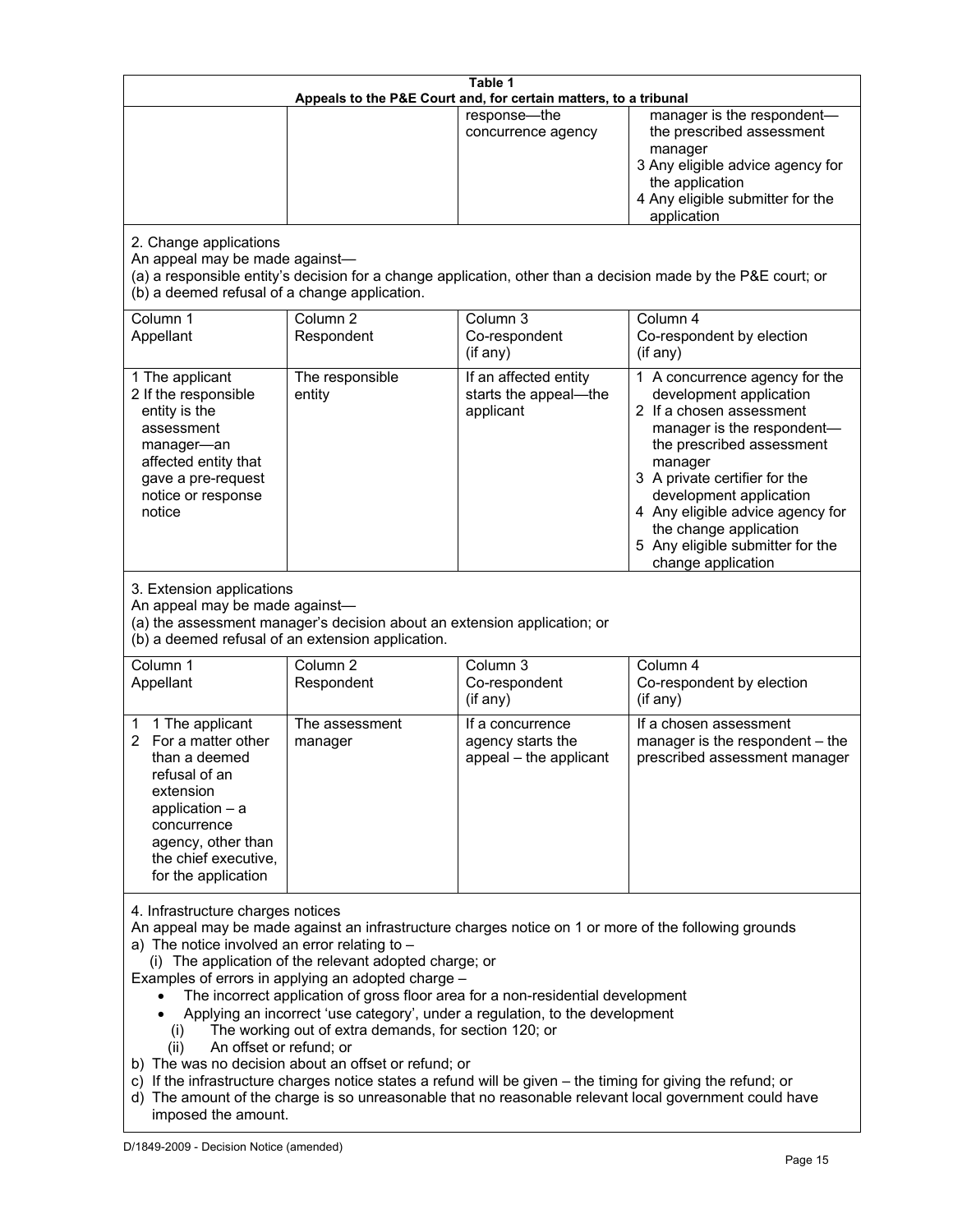|                                                                                                                  |                                                                                                                                                                                            | Table 1<br>Appeals to the P&E Court and, for certain matters, to a tribunal |                                                                                                                                                                                                                     |
|------------------------------------------------------------------------------------------------------------------|--------------------------------------------------------------------------------------------------------------------------------------------------------------------------------------------|-----------------------------------------------------------------------------|---------------------------------------------------------------------------------------------------------------------------------------------------------------------------------------------------------------------|
| Column 1<br>Appellant                                                                                            | Column <sub>2</sub><br>Respondent                                                                                                                                                          | Column 3<br>Co-respondent<br>(if any)                                       | Column 4<br>Co-respondent by election<br>(if any)                                                                                                                                                                   |
| The person given the<br>Infrastructure charges<br>notice                                                         | The local government<br>that gave the<br>infrastructure charges<br>notice                                                                                                                  |                                                                             |                                                                                                                                                                                                                     |
| 5. Conversion applications<br>An appeal may be made against-<br>(a) the refusal of a conversion application; or  | (b) a deemed refusal of a conversion application.                                                                                                                                          |                                                                             |                                                                                                                                                                                                                     |
| Column 1<br>Appellant                                                                                            | Column <sub>2</sub><br>Respondent                                                                                                                                                          | Column 3<br>Co-respondent<br>(if any)                                       | Column 4<br>Co-respondent by election<br>(if any)                                                                                                                                                                   |
| The applicant                                                                                                    | The local government<br>to which the conversion<br>application was made                                                                                                                    | $\blacksquare$                                                              | $\blacksquare$                                                                                                                                                                                                      |
| 6. Enforcement notices                                                                                           | An appeal may be made against the decision to give an enforcement notice.                                                                                                                  |                                                                             |                                                                                                                                                                                                                     |
| Column 1<br>Appellant                                                                                            | Column <sub>2</sub><br>Respondent                                                                                                                                                          | Column 3<br>Co-respondent<br>(if any)                                       | Column 4<br>Co-respondent by election<br>(if any)                                                                                                                                                                   |
| The person given the<br>enforcement notice                                                                       | The enforcement<br>authority                                                                                                                                                               |                                                                             | If the enforcement authority is<br>not the local government for<br>the premises in relation to which<br>the offence is alleged to have<br>happened-the local<br>government                                          |
|                                                                                                                  |                                                                                                                                                                                            | Table 2                                                                     |                                                                                                                                                                                                                     |
| 1. Appeals from tribunal<br>section 252, on the ground of-<br>(b) jurisdictional error.<br>Column 1<br>Appellant | An appeal may be made against a decision of a tribunal, other than a decision under<br>(a) an error or mistake in law on the part of the tribunal; or<br>Column <sub>2</sub><br>Respondent | Appeals to the P&E Court only<br>Column 3<br>Co-respondent<br>(if any)      | Column 4<br>Co-respondent by election<br>(if any)                                                                                                                                                                   |
| A party to the<br>proceedings for the<br>decision                                                                | The other party to the<br>proceedings for the<br>decision                                                                                                                                  |                                                                             |                                                                                                                                                                                                                     |
| 2. Eligible submitter appeals<br>or<br>(b) a variation request.                                                  | application, to the extent that the decision relates to-                                                                                                                                   |                                                                             | An appeal may be made against the decision to give a development approval, or an approval for a change<br>(a) any part of the development application for the development approval that required impact assessment; |
| Column 1<br>Appellant                                                                                            | Column 2<br>Respondent                                                                                                                                                                     | Column 3<br>Co-respondent<br>(if any)                                       | Column 4<br>Co-respondent by election<br>(if any)                                                                                                                                                                   |
| 1 For a development<br>application-an<br>eligible submitter for                                                  | 1 For a development<br>application-the<br>assessment                                                                                                                                       | 1 The applicant<br>2 If the appeal is about<br>a concurrence                | Another eligible<br>submitter for the<br>application                                                                                                                                                                |

| Column 1            | Column 2               | Column 3      | Column 4                  |
|---------------------|------------------------|---------------|---------------------------|
| Appellant           | Respondent             | Co-respondent | Co-respondent by election |
|                     |                        | (if any)      | $(if$ any)                |
|                     |                        |               |                           |
| A party to the      | The other party to the | -             |                           |
| proceedings for the | proceedings for the    |               |                           |
| decision            | decision               |               |                           |

| Column 1<br>Appellant                                                              | Column 2<br>Respondent                                          | Column 3<br>Co-respondent<br>$(if$ any)                                           | Column 4<br>Co-respondent by election<br>(if any)    |
|------------------------------------------------------------------------------------|-----------------------------------------------------------------|-----------------------------------------------------------------------------------|------------------------------------------------------|
| 1 For a development<br>application-an<br>eligible submitter for<br>the development | 1 For a development<br>application-the<br>assessment<br>manager | 1 The applicant<br>2 If the appeal is about<br>a concurrence<br>agency's referral | Another eligible<br>submitter for the<br>application |

D/1849-2009 - Decision Notice (amended)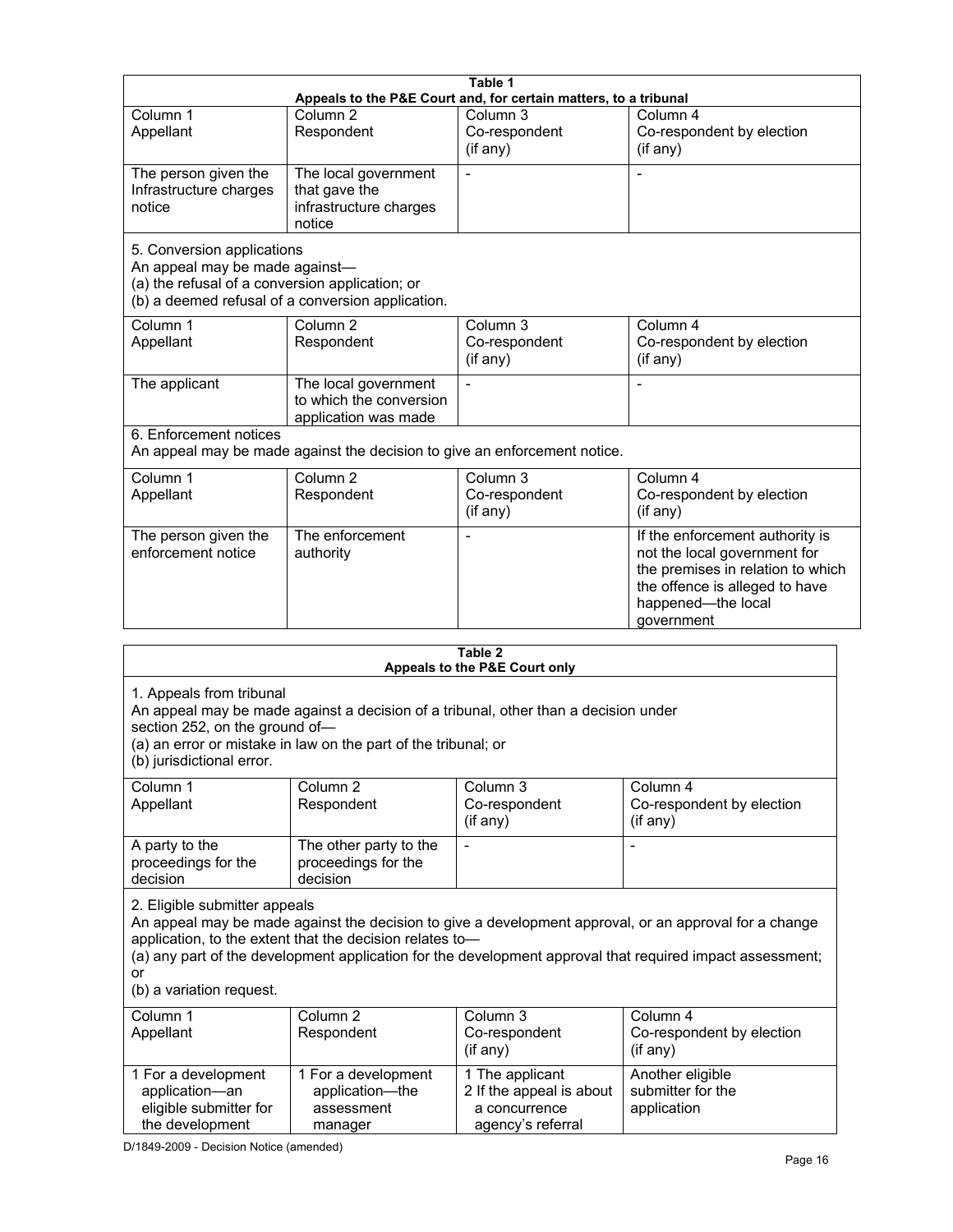| Table 2<br>Appeals to the P&E Court only                                                                                                                                                                                                                                                      |                                                                                                                                                                                                                                         |                                                                                                                         |                                                                                                           |
|-----------------------------------------------------------------------------------------------------------------------------------------------------------------------------------------------------------------------------------------------------------------------------------------------|-----------------------------------------------------------------------------------------------------------------------------------------------------------------------------------------------------------------------------------------|-------------------------------------------------------------------------------------------------------------------------|-----------------------------------------------------------------------------------------------------------|
| application<br>2 For a change<br>application-an<br>eligible submitter for<br>the change<br>application                                                                                                                                                                                        | 2 For a change<br>application-the<br>responsible entity                                                                                                                                                                                 | response-the<br>concurrence agency                                                                                      |                                                                                                           |
| required impact assessment; or<br>(b) a variation request.                                                                                                                                                                                                                                    | 3. Eligible submitter and eligible advice agency appeals<br>An appeal may be made against a provision of a development approval, or failure to<br>include a provision in the development approval, to the extent the matter relates to- |                                                                                                                         | (a) any part of the development application or the change application, for the development approval, that |
| Column 1<br>Appellant                                                                                                                                                                                                                                                                         | Column <sub>2</sub><br>Respondent                                                                                                                                                                                                       | Column 3<br>Co-respondent<br>(if any)                                                                                   | Column 4<br>Co-respondent by election<br>(if any)                                                         |
| 1 For a development<br>application-an<br>eligible submitter for<br>the development<br>application<br>2 For a change<br>application-an<br>eligible submitter for<br>the change<br>application<br>3 An eligible advice<br>agency for the<br>development<br>application or change<br>application | 1 For a development<br>application-the<br>assessment<br>manager<br>2 For a change<br>application-the<br>responsible entity                                                                                                              | 1 The applicant<br>2 If the appeal is about<br>a concurrence<br>agency's referral<br>response-the<br>concurrence agency | Another eligible submitter for<br>the application                                                         |
| 4. Compensation claims<br>An appeal may be made against-                                                                                                                                                                                                                                      | (a) a decision under section 32 about a compensation claim; or<br>(b) a decision under section 265 about a claim for compensation; or<br>(c) a deemed refusal of a claim under paragraph (a) or (b).                                    |                                                                                                                         |                                                                                                           |
| Column 1<br>Appellant                                                                                                                                                                                                                                                                         | Column <sub>2</sub><br>Respondent                                                                                                                                                                                                       | Column 3<br>Co-respondent<br>(i f any)                                                                                  | Column 4<br>Co-respondent by election<br>$($ if any $)$                                                   |
| A person dissatisfied<br>with the decision                                                                                                                                                                                                                                                    | The local<br>government to which<br>the claim was made                                                                                                                                                                                  | $\overline{a}$                                                                                                          |                                                                                                           |
| 5. Registered premises<br>An appeal may be made against a decision of the Minister under chapter 7, part 4.                                                                                                                                                                                   |                                                                                                                                                                                                                                         |                                                                                                                         |                                                                                                           |
| Column 1<br>Appellant                                                                                                                                                                                                                                                                         | Column <sub>2</sub><br>Respondent                                                                                                                                                                                                       | Column $3$<br>Co-respondent<br>(if any)                                                                                 | Column 4<br>Co-respondent by election<br>(if any)                                                         |
| 1 A person given a<br>decision notice about<br>the decision<br>2 If the decision is to<br>register premises or<br>renew the<br>registration of<br>premises-an owner<br>or occupier of<br>premises in the                                                                                      | The Minister                                                                                                                                                                                                                            |                                                                                                                         | If an owner or occupier starts<br>the appeal - the owner of the<br>registered premises                    |

D/1849-2009 - Decision Notice (amended)